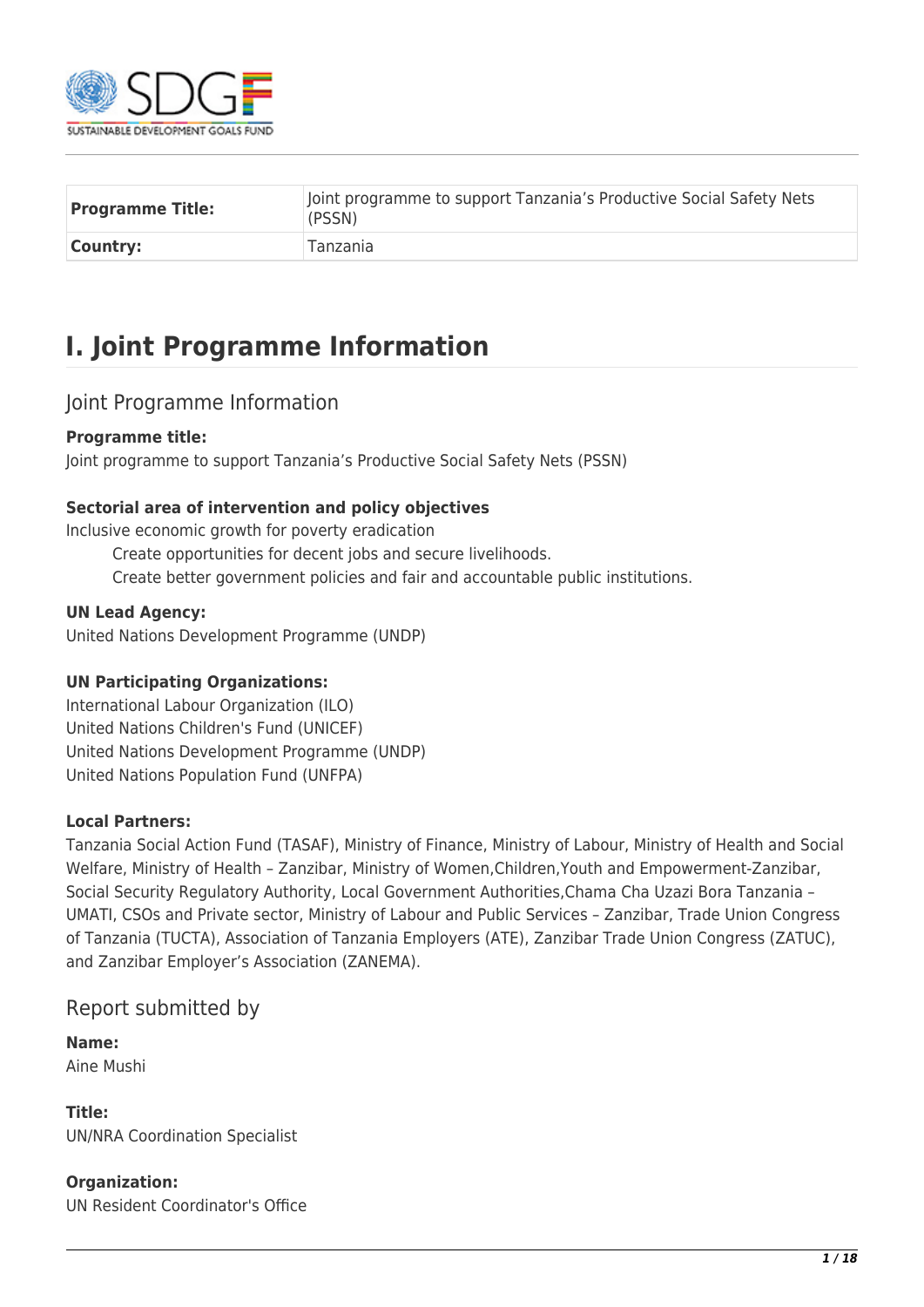#### **Contact information:**

aine.mushi@one.un.org: Cell Phone +255 689 199990 182 Mzinga Way Oysterbay P.O. Box 9182 Dar Es Salaam, Tanzania

**Reporting Period Ending:** 

Saturday, October 1, 2016

# **II. Contact Information**

Resident Coordinator

**Name:**  Alvaro Rodriguez

**E-mail:**  alvaro.rodriguez@one.un.org

UNCT contact person for implementation

**Name:**  Aine Mushi

**Agency:**  UNRCO

**Title:**  UN/NRA Coordination Specialist

**E-mail:**  aine.mushi@one.un.org

**Phone:**  Mobile: +255 689 199990

#### **Address:**

United Nations Resident Coordinator's Office Plot 182, Mzinga Way off Msasani Road, Oysterbay. P.O. Box 9182 Dar es Salaam, Tanzania

Technical team contacts

Alternative UNCT contact person for implementation

**Name:**  Beatrice Targa

#### **Agency:**  UNICEF

**Title:**  Chief Social Policy, Chief, Social Policy,Research, Monitoring and Evaluation (OIC) / Social & Economic Analysis Specialist

**E-mail:**  btarga@unicef.org

**Phone:**  Mobile: +255 759 757879

#### **Address:**

UNICEF Tanzania, Plot 1403-1 Bains Avenue, Masaki, Dar es Salaam, Tanzania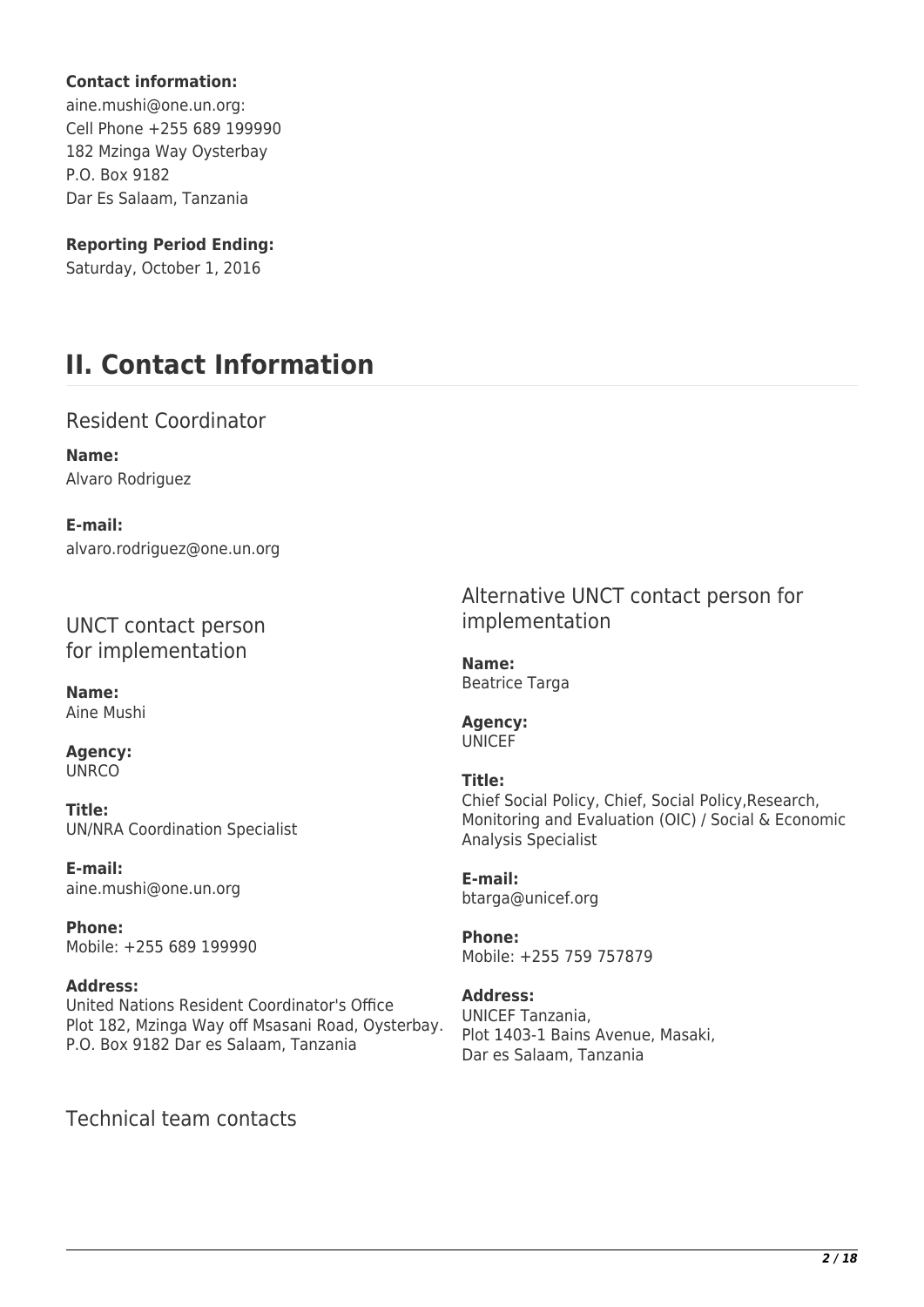Joint programme coordinator

**Name:**  Aine Mushi

**Agency:**  UN resident Coordinator's Office

**Title:**  UN/NRAs Coordination Specialist

**Email:**  aine.mushi@one.un.org

**Phone:**  Mobile: +255 689 199990

#### **Address:**

United Nations Resident Coordinator's Office Plot 182, Mzinga Way off Msasani Road, Oysterbay. P.O. Box 9182 Dar es Salaam, Tanzania

JP communications and advocacy focal point

**Name:**  Hoyce Temu

**Agency:**  UN Resident Coordinator's Office

JP knowledge management focal point

**Title:**  Communications Specialist

**Email:**  Hoyce.temu@one.un.org

#### **Address:**

182 Mzinga Way Oysterbay Dar Es salaam, Tanzania.

JP private sector focal point

Agency contact points

JP monitoring and evaluation focal point

**Name:**  Beatrice Targa

**Agency:**  UNICEF

#### **Title:**

Chief Social Policy, Chief, Social Policy,Research, Monitoring and Evaluation (OIC) / Social & Economic Analysis Specialist

**Email:**  btarga@unicef.org

**Phone:**  Mobile: +255 759 757879

#### **Address:**

UNICEF Tanzania, Plot 1403-1 Bains Avenue, Masaki, Dar es Salaam, Tanzania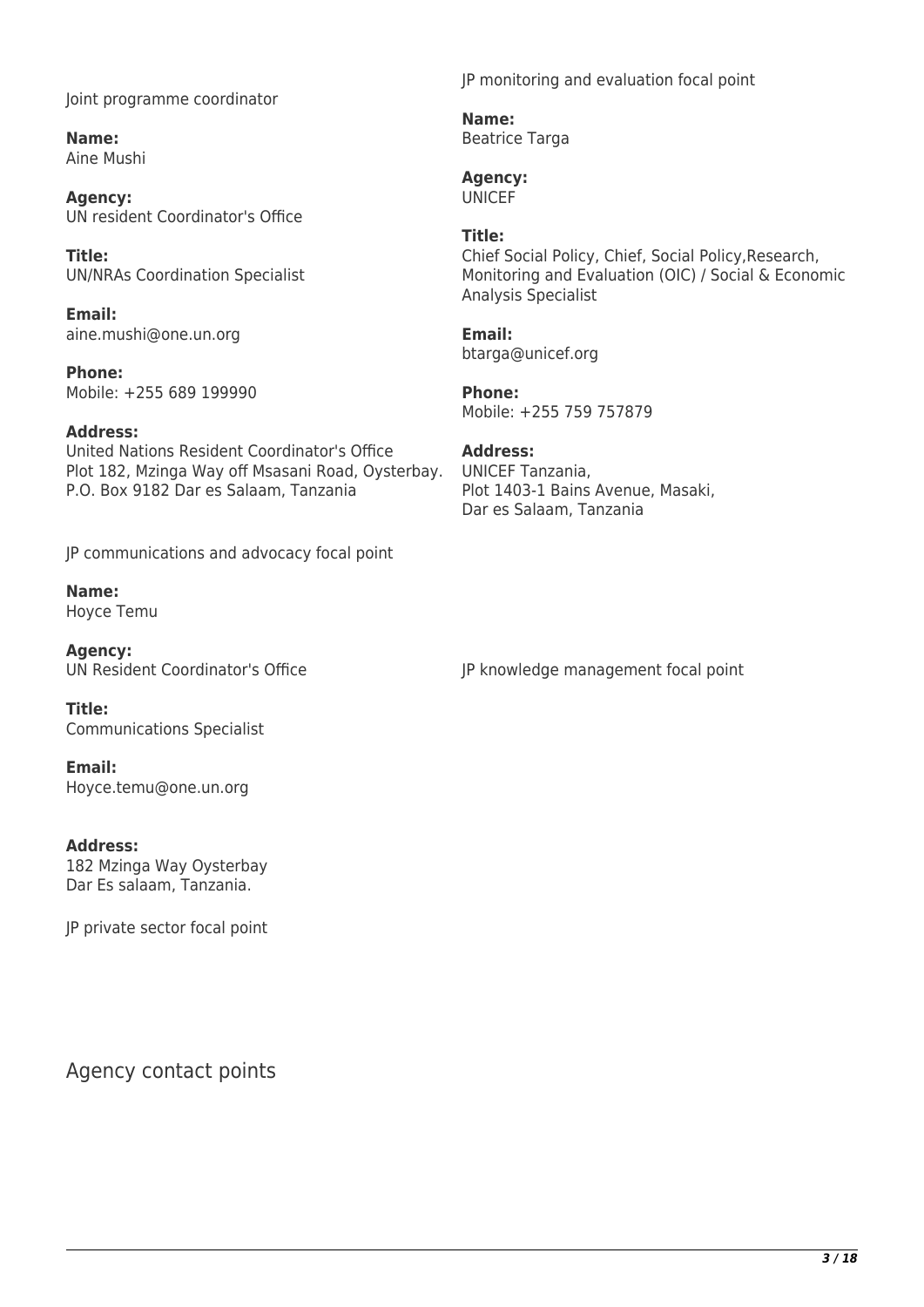Contact 1

**Name:**  Bwijo Bwijo

**Agency:**  UNDP

**Title:**  Practice Specialist - HIV/AIDS

**Email:**  bwijo.bwijo@undp.org

**Phone:**  Tel. +255-22-219 5039 Cell +255 689113 116

**Address:**  182 Mzinga Way Oysterbay, P.O. Box 9182, Dar Es Salaam, Tanzania.

Contact 3

**Name:**  Fatina Kiluvia

**Agency:**  UNFPA

**Title:**  Program Analyst - Adolescent Sexual Reproductive Health

**Email:**  kiluvia@unfpa.org

**Phone:**  Tel: +255 22 216 3504 Cell: +255 684 919841

#### **Address:**

United Nations Population Fund 11 Barack Obama Road, Sea View P.O. Box 9182 Dar es Salaam, Tanzania Contact 2

**Name:**  Dampu Ndenzako

**Agency:**  ILO

**Title:**  National Programme Coordinator, Social protection

**Email:**  ndenzakod@ilo.org

**Phone:**  Mobile: +255 713 083 907 / +255 759 161 680

**Address:**  Kazi House,

76/27 Maktaba Street, P.O. Box 9212, Dar Es Salaam, Tanzania

Contact 4

**Name:**  Jennifer Matafu

**Agency: UNICEF** 

**Title:**  Programme Officer, Social Protection

**Email:**  jmatafu@unicef.org

## **Address:**

UNICEF Tanzania, Plot 1403-1 Bains Avenue, Masaki, Dar es Salaam, Tanzania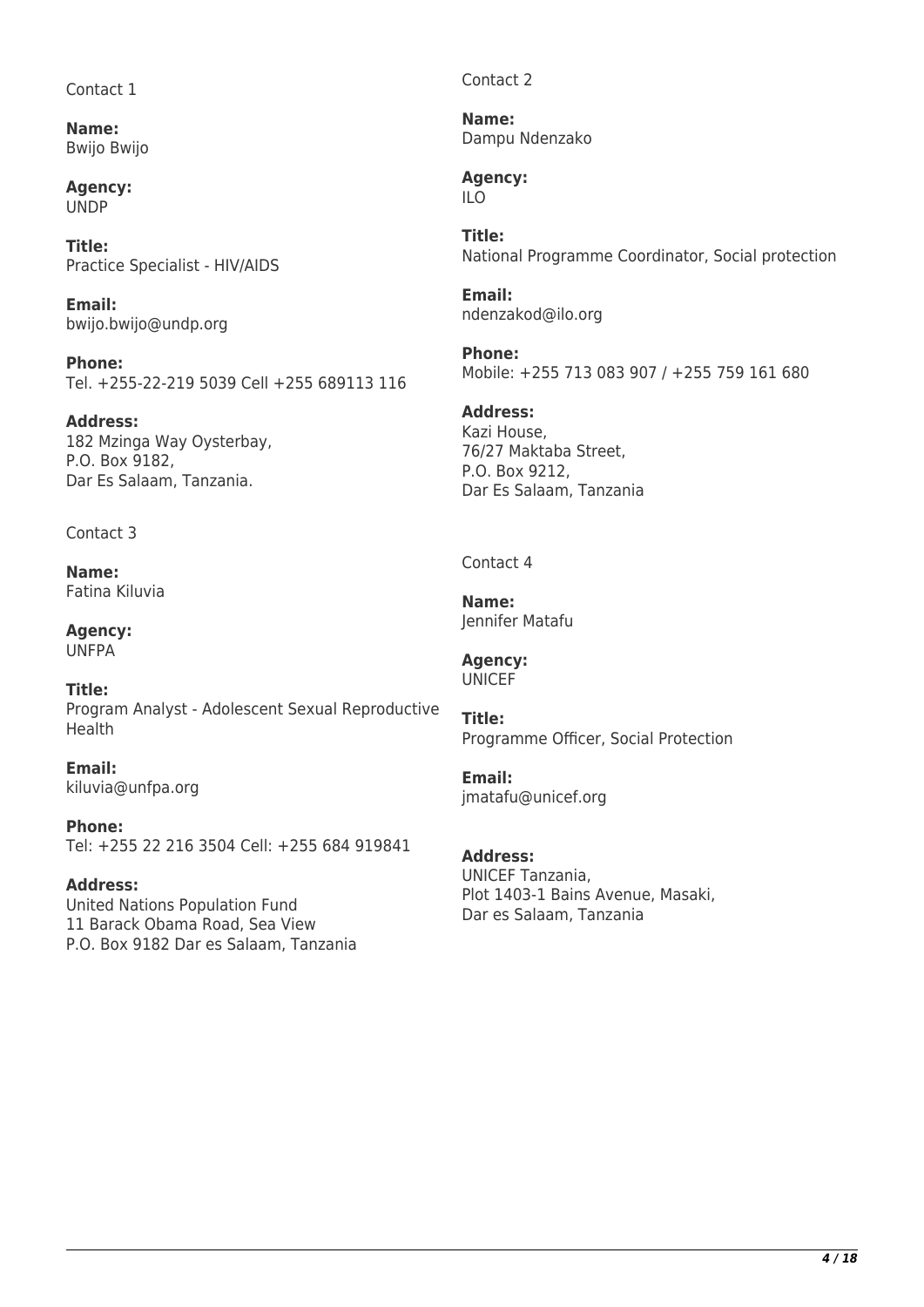Contact 5

**Name:**  Kristina Weibel

**Agency:**  UNDP

**Title:**  Capacity Development Analyst

**Name:**  kristina.weibel@undp.org

**Phone:**  Cell:+255-784-968-768

**Address:**  UNDP 182 Mzinga Way Oysterbay P.O. Box 9182, Dar Es Salaam, Tanzania.

# **III. Financial information**

# **Detailed Financial Report:**

[Financial Report-SDG-F-October2016-submitted.xlsx](http://proposals.sdgfund.org/system/files/report-attachments/Financial%20Report-SDG-F-October2016-submitted.xlsx)

# SDG-F Funds

| <b>UN Agency</b>                                         | <b>Total approved</b><br>funds | <b>Total funds</b><br><b>Transferred to</b><br>date | <b>Total funds</b><br>committed to<br>date | <b>Total funds</b><br>disbursed to date |
|----------------------------------------------------------|--------------------------------|-----------------------------------------------------|--------------------------------------------|-----------------------------------------|
| International Labour<br>Organization (ILO)               | 174,759.00                     | 174,759.00                                          | 0.00                                       | 149,858.00                              |
| United Nations<br>Children's Fund<br>(UNICEF)            | 653,127.00                     | 305,200.00                                          | 47,571.00                                  | 134,757.00                              |
| United Nations<br><b>Population Fund</b><br>(UNFPA)      | 210,000.00                     | 110,000.00                                          | 0.00                                       | 45,822.00                               |
| <b>United Nations</b><br>Development<br>Programme (UNDP) | 462,114.00                     | 244,859.00                                          | 0.00                                       | 166,002.00                              |

| <b>Total</b><br>1,500,000.00<br>496.439.00<br>834,818.00<br>00 |  |  |  |  |  |  |
|----------------------------------------------------------------|--|--|--|--|--|--|
|----------------------------------------------------------------|--|--|--|--|--|--|

Matching Funds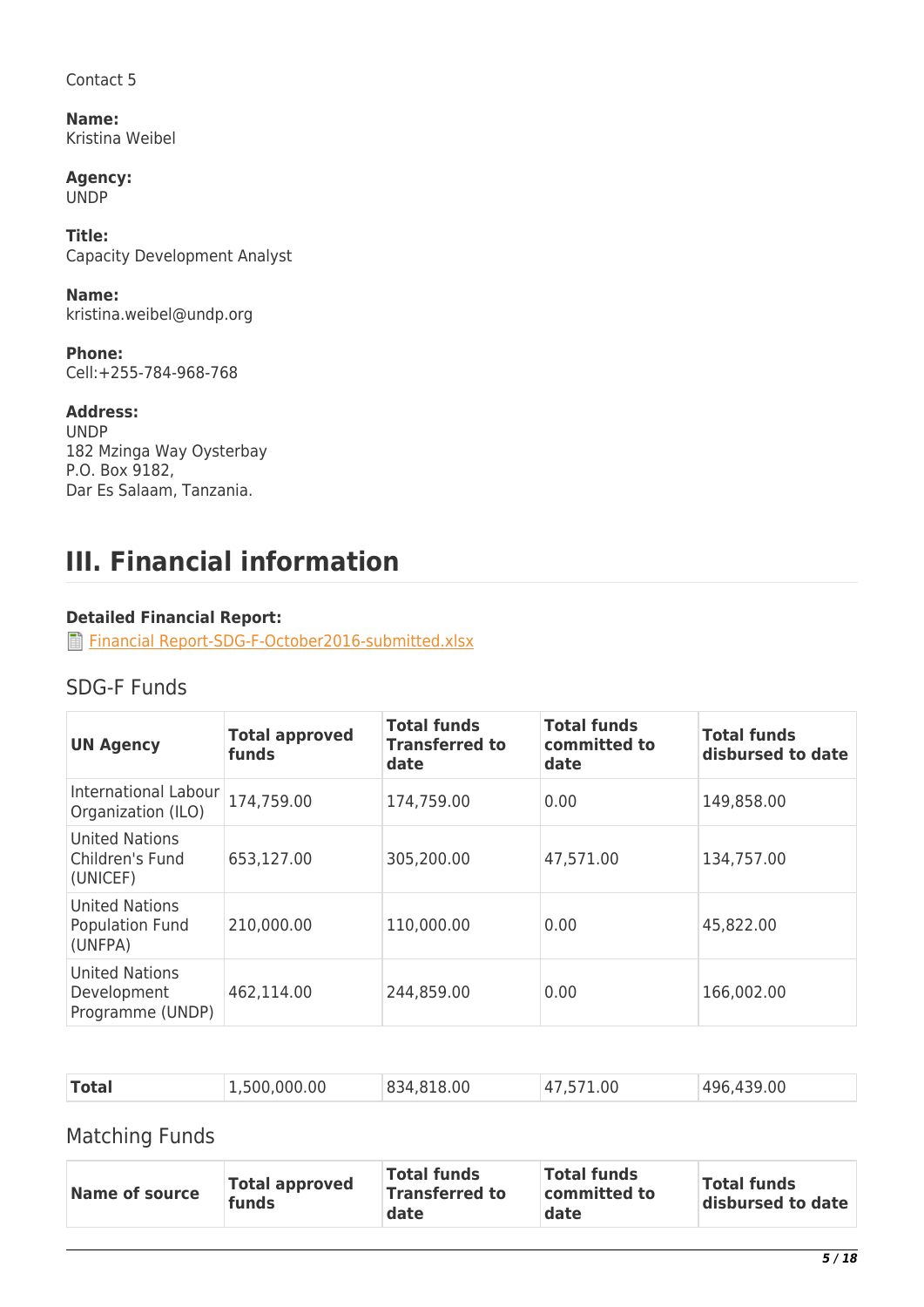| <b>Name of source</b> | <b>Total approved</b><br>funds | <b>Total funds</b><br><b>Transferred to</b><br>date | <b>Total funds</b><br>committed to<br>date | <b>Total funds</b><br>disbursed to date |
|-----------------------|--------------------------------|-----------------------------------------------------|--------------------------------------------|-----------------------------------------|
| <b>UNICEF</b>         | 350,000.00                     | 450,000.00                                          | 8,640.00                                   | 435,907.00                              |
| <b>UNDP</b>           | 1,500,000.00                   | 635,288.00                                          | 0.00                                       | 635,288.00                              |
| <b>ILO</b>            | 30,000.00                      | 129,593.00                                          | 0.00                                       | 129,593.00                              |
| <b>UNFPA</b>          | 300,000.00                     | 0.00                                                | 0.00                                       | 0.00                                    |
|                       |                                |                                                     |                                            |                                         |

| <b>Total</b><br>2,180,000.00<br>8,640.00<br>1,214,881.00<br>1,200,788.00 |
|--------------------------------------------------------------------------|
|--------------------------------------------------------------------------|

# **IV. Beneficiaries**

**Total number of direct beneficiaries to date:**  668

Direct Beneficiaries – Breakdown

| <b>Beneficiary type - individual</b> |     |     |          | <b>Total Female Male Comments</b>                                                                                                                                                                                                               |
|--------------------------------------|-----|-----|----------|-------------------------------------------------------------------------------------------------------------------------------------------------------------------------------------------------------------------------------------------------|
| <b>Farmers</b>                       |     |     |          |                                                                                                                                                                                                                                                 |
| Entrepreneurs                        |     |     |          |                                                                                                                                                                                                                                                 |
| Civil servants/government            | 2   | 1   | 1        | Staff of the Prime Minister's Office were<br>trained on social protection to strengthen<br>their capacity in coordinating the sector<br>nationally.                                                                                             |
| Indigenous                           |     |     |          |                                                                                                                                                                                                                                                 |
| Children                             |     |     |          |                                                                                                                                                                                                                                                 |
| Youth                                | 225 | 128 | 97       | These are Youth community facilitators.<br>200 youth from Kibaha PAA were trained on<br>entrepreneurship and business plan<br>development that enabled them to identify<br>and tap economic opportunities that are<br>within their environment. |
| Local institution (TASAF)            | 24  | 15  | 9        |                                                                                                                                                                                                                                                 |
| <b>PAA Staff</b>                     | 269 | 125 | 144      | 6 PAA staff at Temeke                                                                                                                                                                                                                           |
| <b>Community Facilitators</b>        | 10  | 5   | 5        |                                                                                                                                                                                                                                                 |
| Implementing partners                | 108 | 57  | 51       |                                                                                                                                                                                                                                                 |
| PSSN beneficiaries (Temeke)          | 30  | 30  | $\Omega$ |                                                                                                                                                                                                                                                 |
| <b>Total</b>                         | 668 | 361 | 307      |                                                                                                                                                                                                                                                 |

| <b>Beneficiary type - institutional</b> | <b>Total</b> | <b>Comments</b> |
|-----------------------------------------|--------------|-----------------|
| <b>SME<sub>S</sub></b>                  |              |                 |
| <b>Cooperatives</b>                     |              |                 |
| Government/municipal organizations      |              |                 |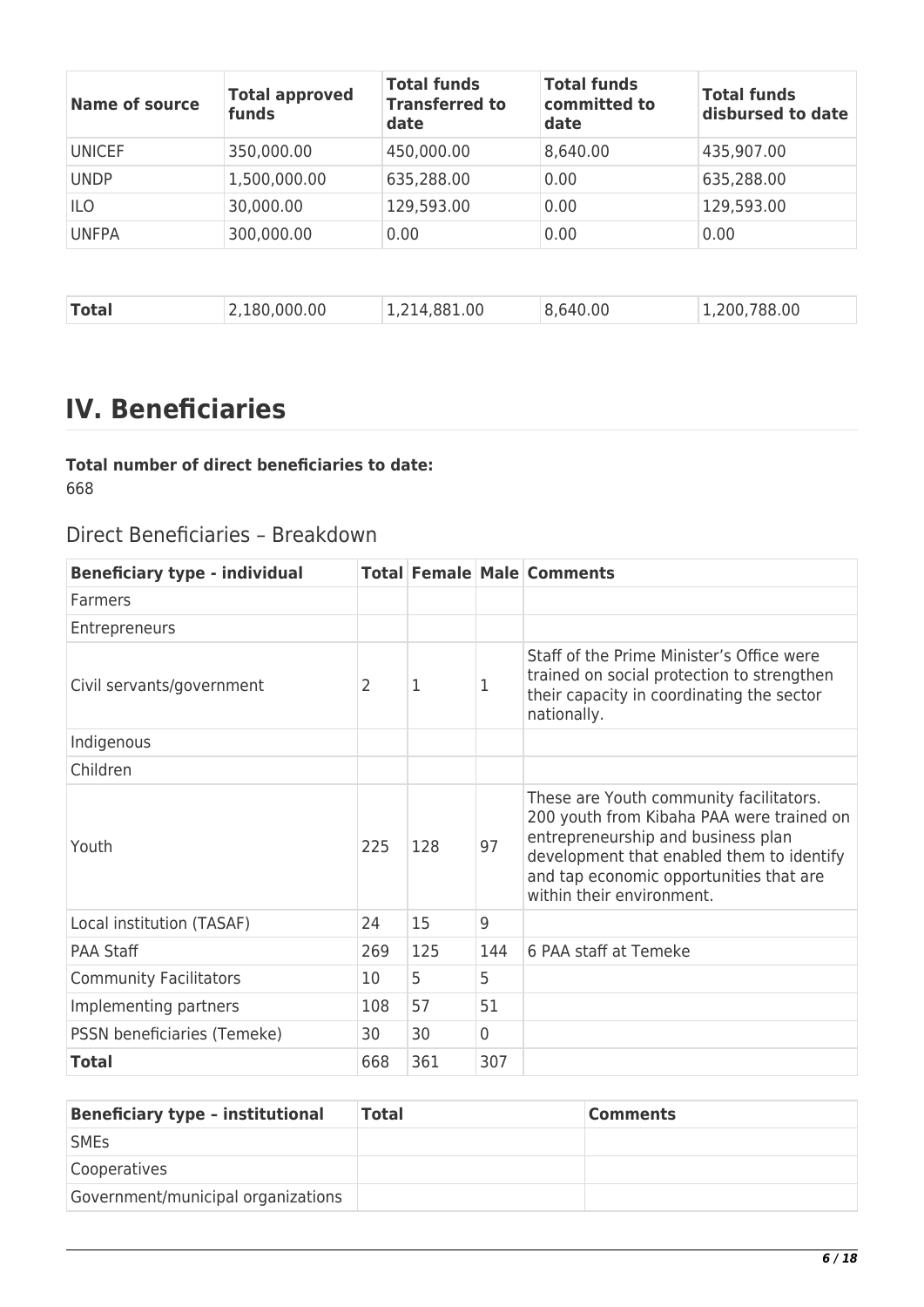| Private sector                |  |
|-------------------------------|--|
| Community-based organizations |  |
| <b>NGOs</b>                   |  |
|                               |  |
| <b>Total</b>                  |  |
|                               |  |

# Indirect Beneficiaries – Breakdown

| <b>Beneficiary type - individual</b> | <b>Total</b> | <b>Female</b> | <b>Male</b> | <b>Comments</b> |
|--------------------------------------|--------------|---------------|-------------|-----------------|
| Farmers                              |              |               |             |                 |
| Entrepreneurs                        |              |               |             |                 |
| Civil servants/government            |              |               |             |                 |
| Indigenous                           |              |               |             |                 |
| Children                             |              |               |             |                 |
| Youth                                |              |               |             |                 |
|                                      |              |               |             |                 |
|                                      |              |               |             |                 |
|                                      |              |               |             |                 |
|                                      |              |               |             |                 |
| <b>Total</b>                         |              |               |             |                 |

| <b>Beneficiary type - institutional</b> | <b>Total</b> | <b>Comments</b> |
|-----------------------------------------|--------------|-----------------|
| <b>SMEs</b>                             |              |                 |
| Cooperatives                            |              |                 |
| Government/municipal organizations      |              |                 |
| Private sector                          |              |                 |
| Community-based organizations           |              |                 |
| <b>NGOs</b>                             |              |                 |
|                                         |              |                 |
|                                         |              |                 |
| <b>Total</b>                            |              |                 |

#### **Any other information regarding JP beneficiaries\*:**

The JP objective is to scale up the TASAF programme that aimed at reaching out the most vulnerable households. The programme has so far reached 1.1.m households in 161 programme districts in the mainland and 2 programme districts in Zanzibar.

The programme has indirectly benefited many people (8,000+) at different levels, however this cannot be quantified, as it is the amplified effect of direct beneficiaries including members of the 1.1 households.

# **V. Joint Programme Progress**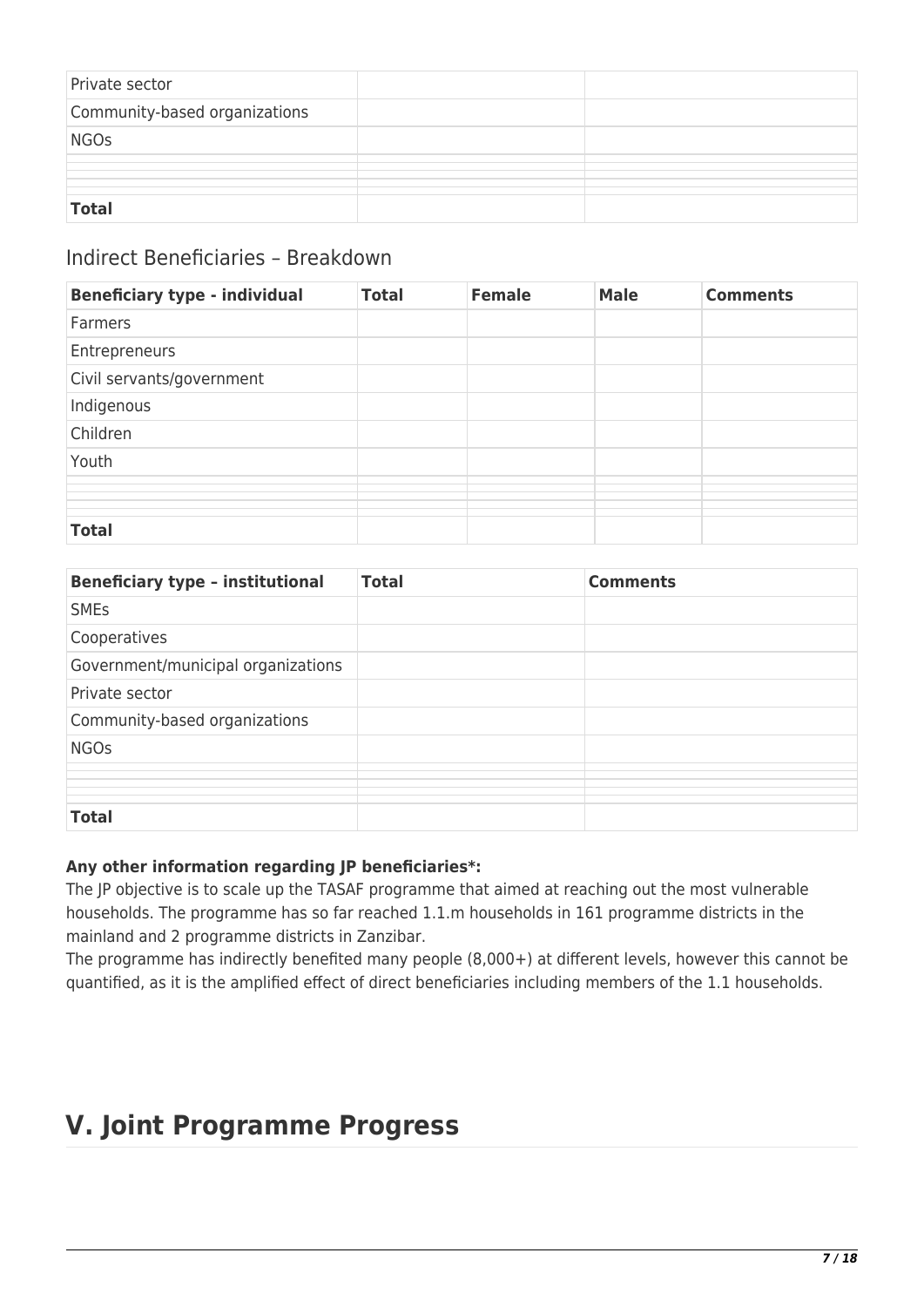| <b>Expected</b><br><b>Results</b><br><b>(Outcomes</b><br>& outputs) | <b>Progress</b>                                                                                                                                                                                                                                                                                                                                                                                                                                                                                                                                                                                                                                                                                                                                                                                                                                                                                                                                                                                                                                                                                                                                                                                               | <b>Difficulties</b>                                                                                                                                                                                                                                                                                                 | <b>Expected deliverables</b>                                                                                                                                                                                                                                                                                                           |
|---------------------------------------------------------------------|---------------------------------------------------------------------------------------------------------------------------------------------------------------------------------------------------------------------------------------------------------------------------------------------------------------------------------------------------------------------------------------------------------------------------------------------------------------------------------------------------------------------------------------------------------------------------------------------------------------------------------------------------------------------------------------------------------------------------------------------------------------------------------------------------------------------------------------------------------------------------------------------------------------------------------------------------------------------------------------------------------------------------------------------------------------------------------------------------------------------------------------------------------------------------------------------------------------|---------------------------------------------------------------------------------------------------------------------------------------------------------------------------------------------------------------------------------------------------------------------------------------------------------------------|----------------------------------------------------------------------------------------------------------------------------------------------------------------------------------------------------------------------------------------------------------------------------------------------------------------------------------------|
| JP Output<br>1.1:                                                   | The National Social Protection Framework (NSPF),<br>has been discussed and validated in two<br>stakeholders' consultations. However, it has not<br>been approved yet, therefore formal dissemination<br>has not been possible.<br>Sensitization on PSSN and dissemination of<br>programme results has been ensured in the<br>meetings of the National Social Protection Working<br>Group (chaired by Permanent Secretary, Ministry of<br>Finance and Planning and co-chaired by UN),<br>attended by social protection stakeholders from<br>different organizations including CSOs<br>In addition, the Prime Minister's Office has initiated a<br>process of developing a costed NSPF Implementation<br>Plan and M&E. TOR has been approved the<br>procurement process for international and national<br>consultant is underway.<br>A process of organizing a workshop to strengthen<br>capacity of TASAF staff to advocate on the<br>importance of social protection, particularly on PSSN,<br>is on-going.                                                                                                                                                                                                   | The NSPF has not been<br>approved yet, by the cabinet.<br>Nonetheless, the Prime<br>Minister's Office (PMO) has<br>initiated the development of<br>the NSPF operational plan,<br>M&E plan, a communication<br>strategy and a plan for social<br>protection including PSSN.                                          | International and national<br>Consultants to support PMO to<br>develop NSPF Implementation,<br>Operational and M&E Plans.<br>PSSN IEC plan to be developed in<br>the first quarter of 2017.<br>A capacity building workshop for<br>TASAF staff to advocate on the<br>importance of social protection will<br>be held in December 2016. |
| JP Output<br>1.2:                                                   | PSSN achieved successful nation-wide scale-up<br>enrollment in 161 PAAs in the mainland and 2 PAAs<br>in Zanzibar. An estimated 1,038,036 household<br>enrolled in mainland. 33,098 household enrolled in<br>Zanzibar.<br>PSSN operational manual has been reviewed and will<br>provide mechanism in improving the overall<br>implementation of PSSN programme in all the<br>structures. The reviewed manual and materials from<br>Community Engagement Toolkit (CET) will be<br>instrumental in the designing of IEC.                                                                                                                                                                                                                                                                                                                                                                                                                                                                                                                                                                                                                                                                                        | The massive scale-up of the<br>programme created<br>difficulties in reinforcing<br>implementation capacity at<br>the sub-national level.<br>Operational manuals that will<br>be developed will address the<br>now reviewed and other<br>components are in different<br>stages of development and<br>implementation. | The three main PSSN components,<br>CCT and PW and Livelihood, will<br>have specific guiding manuals that<br>will be operationalized at the lower<br>challenge. The main manual is levels where the implementation is<br>done.                                                                                                          |
| JP Output<br>1.3:                                                   | The process of training and upgrading skills of TASAF<br>staff on Programme M&E and MIS is on-going. TASAF<br>will recruit an international consultant to conduct the<br>training.<br>Field monitoring mission was planned and<br>implemented in Pemba, Chato, Mkalama, Muheza<br>and Mbarali Districts. The objectives of the mission<br>are to review: the overall implementation<br>performance of the project including assessment of<br>progress towards achieving program development<br>objectives; review of implementation status after full   No difficulties observed in the<br>scale up of the program including the progress in the period under review.<br>implementation of the core components of the<br>project (CCT, PWs, and Livelihoods); progress in the<br>institutional capacity and systems development<br>activities (staffing, logistics, training, ICT/MIS, M&E<br>system and planning, URB, payment systems etc.);<br>financial management and disbursement (including<br>assessment of available funding, disbursement<br>projection, and action required) and procurement;<br>safeguards issues; agreed action from the previous<br>missions including studies and evaluations. |                                                                                                                                                                                                                                                                                                                     | A capacity building training will be<br>conducted in November,<br>particularly on data analysis<br>packages, evaluation of Social<br>Protection programmes, and<br>gender sensitive M&E and<br>reporting.                                                                                                                              |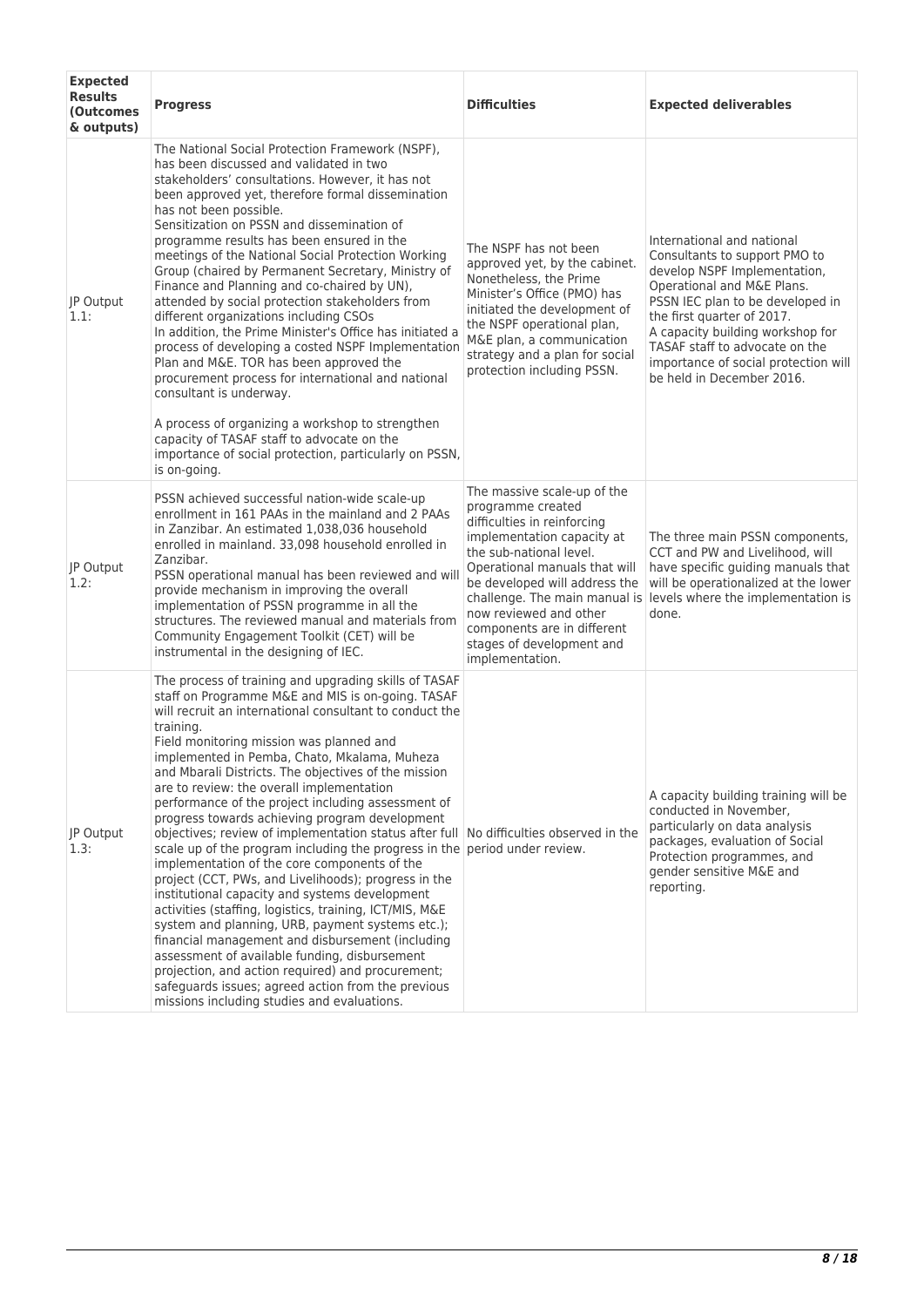| <b>Expected</b><br><b>Results</b><br>(Outcomes<br>& outputs) | <b>Progress</b>                                                                                                                                                                                                                                                                                                                                                                                                                                                                                                                                                                                                                                                                                                                                                                                                                                                                                                                                                                                                                                                                                                                                                                                                                                                                                                                                                                                                                                                                                                                                                                                                                                                                                                                                                                                                                                                                                                                                                                                                                                                                                                                                                                                                           | <b>Difficulties</b>                                                                                                                                                                                                                                                                                             | <b>Expected deliverables</b>                                                                                                                                                                                                                                                                       |
|--------------------------------------------------------------|---------------------------------------------------------------------------------------------------------------------------------------------------------------------------------------------------------------------------------------------------------------------------------------------------------------------------------------------------------------------------------------------------------------------------------------------------------------------------------------------------------------------------------------------------------------------------------------------------------------------------------------------------------------------------------------------------------------------------------------------------------------------------------------------------------------------------------------------------------------------------------------------------------------------------------------------------------------------------------------------------------------------------------------------------------------------------------------------------------------------------------------------------------------------------------------------------------------------------------------------------------------------------------------------------------------------------------------------------------------------------------------------------------------------------------------------------------------------------------------------------------------------------------------------------------------------------------------------------------------------------------------------------------------------------------------------------------------------------------------------------------------------------------------------------------------------------------------------------------------------------------------------------------------------------------------------------------------------------------------------------------------------------------------------------------------------------------------------------------------------------------------------------------------------------------------------------------------------------|-----------------------------------------------------------------------------------------------------------------------------------------------------------------------------------------------------------------------------------------------------------------------------------------------------------------|----------------------------------------------------------------------------------------------------------------------------------------------------------------------------------------------------------------------------------------------------------------------------------------------------|
| JP Output 1.4                                                | A draft Strategy for the Community Engagement<br>Toolkit (CET) is in place. The CET includes two key<br>components, namely enhanced community sessions<br>for PSSN beneficiaries and the 'Equity Nexus'.<br>A CET Field assessment was carried out from 15 - 22<br>March 2016 in Iringa, Mbeya, Njombe and Dar es<br>Salaam.<br>The purpose for the Field Assessment was to<br>develop a deeper understanding of TASAF's cash<br>transfer programme and assess the most<br>appropriate design features of the CET. This included<br>exploring the CET's target audience, implementation<br>feasibility, methodology and linkages with other<br>programmes.<br>About 699 PSSN Beneficiaries were directly engaged<br>during the field assessment in either focus group<br>discussion or flash interviews. Women respondent<br>were 81.6 percent. In Zanzibar the field assessment<br>was done in Zanzibar 10 -12 May. A total of 189<br>PSSN beneficiaries took part in the assessment and<br>the large majority were women.<br>As part of the CET, an Equity Nexus workshop was<br>held in Dar es Salaam with the objective of creating<br>system links between TASAF/PSSN and existing<br>SBCC large scale nutrition programmes for the<br>benefit of the most vulnerable population which is<br>covered by TASAF III/PSSN. Participants included<br>representative from PMO, TASAF, PORALG, MOH,<br>TFNC, Development Partners and CSOs i.e. Cuamm,<br>Panita, CRS, Pact, Africare. An Equity Nexus<br>Operational Note and roadmap for rolling to the sub<br>national level has been developed and is awaiting<br>approval from the PMO (i.e. the national coordinating<br>institution for both social protection and nutrition).<br>Regarding the enhanced community sessions, a<br>serialized pretesting has been conducted in Mtoni<br>Temeke with 30 PSSN women beneficiaries; 9 TASAF<br>facilitators and 3 TASAF CMCs. The objective was to<br>assess the effectiveness of the CET session<br>guidelines and visuals in engaging and sustaining<br>interest of participants and building their knowledge<br>and capacity to support improved Infant and Young<br>Children feeding practices in their households. | The process of field<br>assessment and designing of<br>the CET training guidelines<br>and visuals has taken a longer<br>period than expected, largely<br>due to the various specificity<br>of the targeted audience.                                                                                            | Finalized CET material, strategy<br>and M&E plan, as well as needed<br>capacity for delivery developed at<br>all levels: a large scale testing in<br>Mbeya, Iringa, Njombe and<br>Zanzibar will take place in<br>November 2016, prior to the roll-<br>out planned in the first quarter of<br>2017. |
| JP Output 1.5                                                | Technical and financial support was provided to the<br>National Bureau of Statistics (NBS) to integrate<br>social protection indicators into key survey<br>instruments.<br>10 NBS staff were trained on key social protection<br>survey instruments and indicators.<br>After the training technical and financial support was harmonization of the surveys<br>provided to the National Bureau of Statistics (NBS) to will depend on political will<br>validate, harmonize and integrate Productive Social<br>Safety Net (PSSN) and National Social Protection<br>Framework (NSPF) indicators into National Panel<br>Survey (NPS).                                                                                                                                                                                                                                                                                                                                                                                                                                                                                                                                                                                                                                                                                                                                                                                                                                                                                                                                                                                                                                                                                                                                                                                                                                                                                                                                                                                                                                                                                                                                                                                         | While NBS has identified<br>opportunities for incorporating<br>PSSN and NSPF indicators into<br>the panel survey, the actual<br>and availability of resources.<br>These potential challenges<br>will be addressed through<br>continued support to NBS to<br>conduct meetings with the<br>relevant stakeholders. | The PSSN, NSPF and NPS single<br>questionnaire will be developed<br>and a validation workshops will be<br>held.                                                                                                                                                                                    |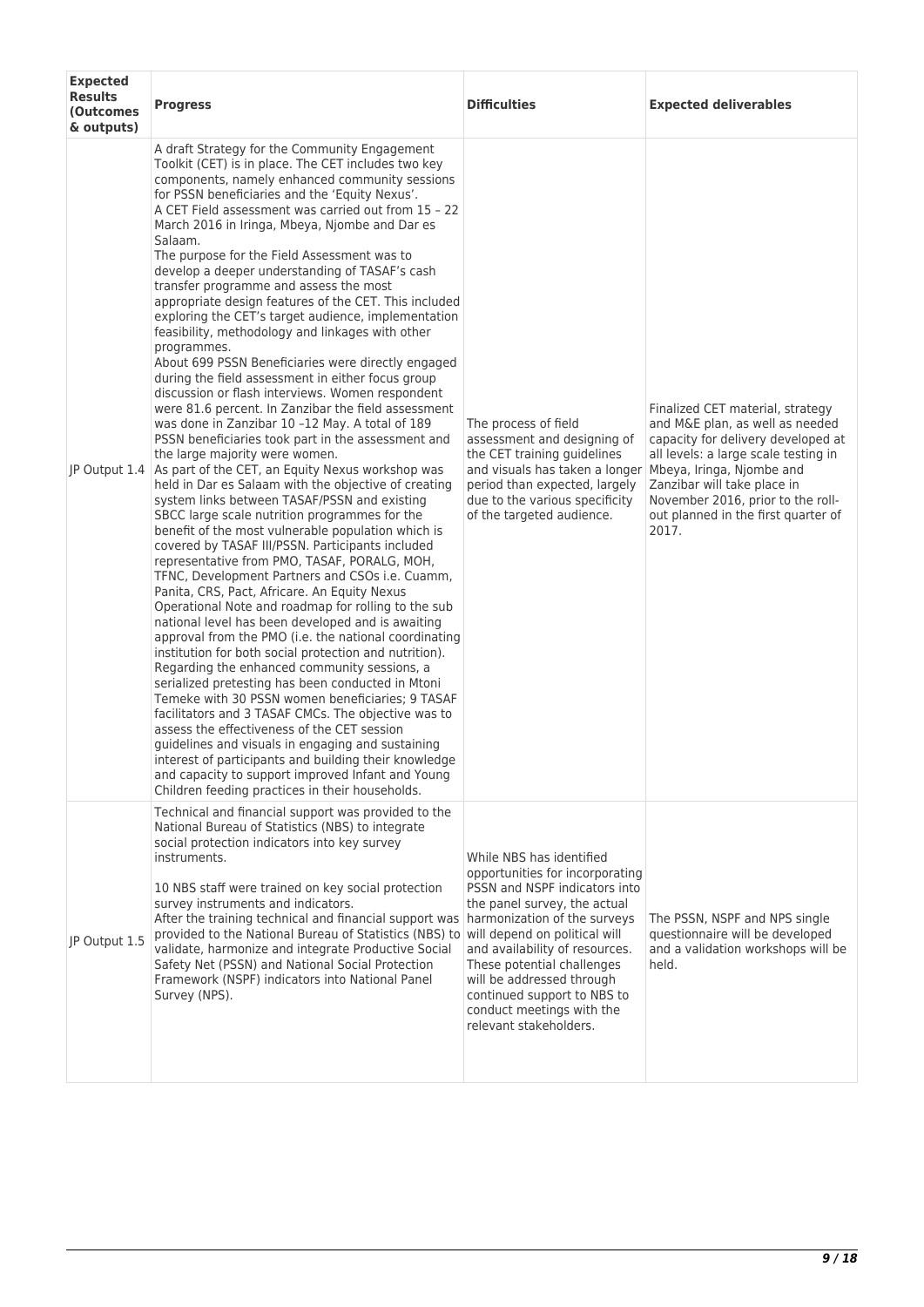| <b>Expected</b><br><b>Results</b><br><b>(Outcomes</b><br>& outputs) | <b>Progress</b>                                                                                                                                                                                                                                                                                                                                                                                                                                                                                                                                                                                                                                                                                                                                                                           | <b>Difficulties</b>                                                                                                                                       | <b>Expected deliverables</b>                                                                                                                                                                                                                                                  |
|---------------------------------------------------------------------|-------------------------------------------------------------------------------------------------------------------------------------------------------------------------------------------------------------------------------------------------------------------------------------------------------------------------------------------------------------------------------------------------------------------------------------------------------------------------------------------------------------------------------------------------------------------------------------------------------------------------------------------------------------------------------------------------------------------------------------------------------------------------------------------|-----------------------------------------------------------------------------------------------------------------------------------------------------------|-------------------------------------------------------------------------------------------------------------------------------------------------------------------------------------------------------------------------------------------------------------------------------|
| IP Output 2.1                                                       | Support was provided to the Zanzibar ministry of<br>labor, empowerment, elderly, youth, women and<br>children to conduct a training that designed to<br>enhance coordination, enforcement and<br>implementation capacity of social protection<br>interventions at local government, ministerial and<br>agency levels.<br>Training on Social Protection and operationalization<br>plan at all levels<br>During the reporting period, the training on social<br>protection including the social protection floor was<br>conducted for three days with high level civil<br>servants to develop their capacities on social<br>protection and more specifically on the social<br>protection floor in Zanzibar.<br>PMO is in the process of developing the NSPF<br>Implementation and M&E plan. | The NSPF has not been<br>approved by cabinet yet.<br>However, the PMO has started<br>the process of developing an<br>NSPF Implementation and<br>M&E plan. | The NSPF Implementation and M&E<br>plan will be developed with clear<br>baseline and target indicators,<br>including indicators on gender,<br>poverty-environment and other<br>cross cutting issues. Once the plan<br>is developed, a stakeholder<br>workshop will be held.   |
| JP Output 2.2                                                       | The Prime Minister's Office has initiated the<br>development of the NSPF operational plan, which will<br>detail coordination mechanisms at all levels. This<br>includes procuring a consultant to develop an<br>Implementation of NSPF.<br>Technical and financial support was provided to<br>Ministry of Finance and Planning (MOFP) to develop<br>the National Monitoring and Evaluation Master Plan<br>(NMMP), which will facilitate monitoring and<br>evaluation of social protection issues and targets of<br>the National Five Year Development Plan II (FYDP II)<br>M&E Plan.                                                                                                                                                                                                      | Initial efforts are made by the<br>Government to develop the<br>NSPF implementation plan<br>whilst waiting for the cabinet<br>approval of the NSPF.       | Technical support will be provided<br>to PMO to develop the NSPF<br>operational plan (to be completed<br>by March 2017) and the NSPF<br>Implementation Plan, that is costed<br>and M&E.<br>The NMMP integrating poverty and<br>social protection issues will be<br>developed. |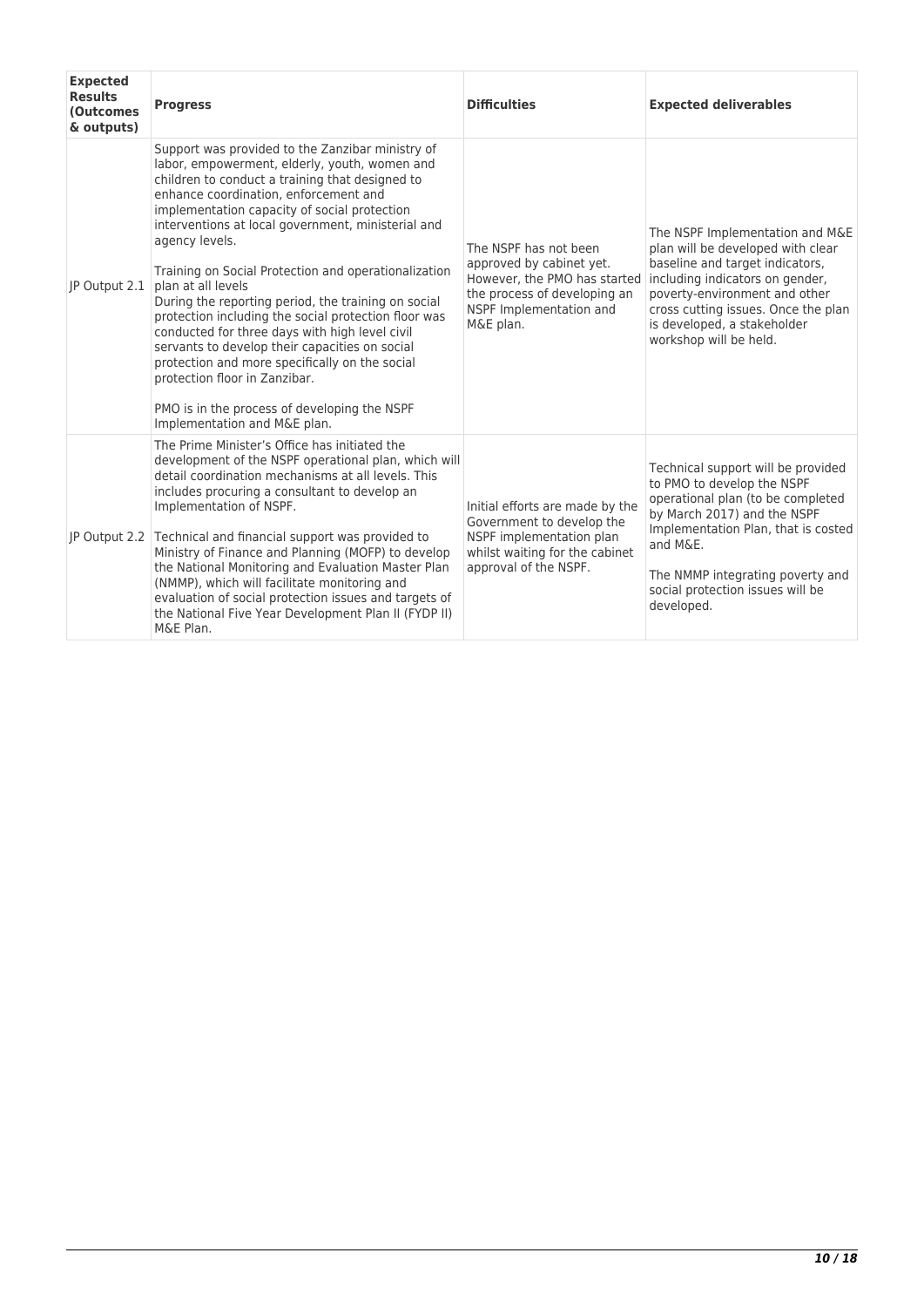| <b>Expected</b><br><b>Results</b><br>(Outcomes<br>& outputs) | <b>Progress</b>                                                                                                                                                                                                                                                                                                                                                                                                                                                                                                                                                                                                                                                                                                                                                                                                                                                                                                                                                                                                                                                                                                                                                                                                                                                                                                                                                                                                                                                                                                                                                                                                                                                                                                                                                                                                                                                                                                                                                                                                                                                                                                                                                                                                                                                                                                                                                                                                                                                                                                                                                                                                                                                                                                                                                                                                                                                                                                                                                                                                                                                                                                                                                                                                           | <b>Difficulties</b>                                                                                                                                                                                                                                                                                                               | <b>Expected deliverables</b>                                                                                                              |
|--------------------------------------------------------------|---------------------------------------------------------------------------------------------------------------------------------------------------------------------------------------------------------------------------------------------------------------------------------------------------------------------------------------------------------------------------------------------------------------------------------------------------------------------------------------------------------------------------------------------------------------------------------------------------------------------------------------------------------------------------------------------------------------------------------------------------------------------------------------------------------------------------------------------------------------------------------------------------------------------------------------------------------------------------------------------------------------------------------------------------------------------------------------------------------------------------------------------------------------------------------------------------------------------------------------------------------------------------------------------------------------------------------------------------------------------------------------------------------------------------------------------------------------------------------------------------------------------------------------------------------------------------------------------------------------------------------------------------------------------------------------------------------------------------------------------------------------------------------------------------------------------------------------------------------------------------------------------------------------------------------------------------------------------------------------------------------------------------------------------------------------------------------------------------------------------------------------------------------------------------------------------------------------------------------------------------------------------------------------------------------------------------------------------------------------------------------------------------------------------------------------------------------------------------------------------------------------------------------------------------------------------------------------------------------------------------------------------------------------------------------------------------------------------------------------------------------------------------------------------------------------------------------------------------------------------------------------------------------------------------------------------------------------------------------------------------------------------------------------------------------------------------------------------------------------------------------------------------------------------------------------------------------------------------|-----------------------------------------------------------------------------------------------------------------------------------------------------------------------------------------------------------------------------------------------------------------------------------------------------------------------------------|-------------------------------------------------------------------------------------------------------------------------------------------|
| JP Output<br>3.1:                                            | Two key staff of the Prime Minister's Office were<br>trained on social protection to strengthen their<br>capacity in coordinating the sector nationally, and<br>support the process of preparation of the NSPF<br>implementation plan.<br>PMO (lead of the NSPF Task Force) was supported to<br>participate in the "High Level Dialogue and Learning<br>Event on Institutionalizing and Administering Non-<br>Contributory National Social Protection Programs",<br>organized by the Kenyan Ministry of Labor and Social<br>services in Nairobi (April 2015). The acquired<br>knowledge and exchange with other countries in the<br>region informed the development of the NSPF.<br>TASAF was the host of the Face to Face meeting of<br>Africa Community of Practice on Cash Transfers. The<br>meeting's purpose was to enhance understanding<br>and learning about the role of cash transfers<br>programs in supporting development of social<br>protection systems in Africa and globally, and<br>strengthen cooperation among countries in the<br>region. More than 20 SSA countries attended<br>including participants from Asia, South America and<br>USA.<br>A one-day workshop (chaired by the PS of the<br>ministry of Labour) to validate the Zanzibar Social<br>Protection Policy Implementation Plan was held in<br>September with more than 25 representatives from<br>MDAs; CSOs and FBOs. The policy will be finalized by<br>the end of October and submitted for approval.<br>The Government of Zanzibar is being supported to<br>develop an integrated child policy, in synergy with<br>the ZSPP and other SP related policies and plans.<br>The MoFP was supported to conduct and assessment<br>of social protection interventions planned for<br>MKUKUTA II, and produce a set of solid<br>recommendations for inclusion in the FYDP II.<br>During the reporting period, assessment of TASAF<br>PW programme using ISPA Public Work Assessment<br>Tool was conducted. The objectives of the<br>assessment were: to undertake an assessment of<br>the public works component of PSSN project and<br>provide inputs on how to improve the ISPA-PWP tool.<br>The assessment was coordinated by the ILO with<br>other ISPA members including WB, DFID, OECD and<br>EU-SPS.<br>The outcome of the assessment will be ISPA Country<br>Report on social protection in public works program<br>with detailed achievements reached so far,<br>document any gaps and recommend how they would<br>be addressed. The assessment will also inform the<br>usefulness of the tool as well as the, list of<br>recommendations to improve ISPA-PWP tool.<br>During the period under review, an assessment of<br>the social protection curricular among 19 higher<br>learning institutions in Tanzania was conducted by<br>IFM/UDSM with advisory and coordination role from<br>the ILO under EU-SPS project funding. The long term<br>goal of the project is to build social projection human<br>resources capacity for improved social protection<br>systems, programmes and interventions. The<br>assessment will result the key social protection<br>curricular gaps and propose recommendations to<br>address them. | There has been a delay in<br>finalizing the ZSPP<br>Implementation Plan due to<br>the re-run of the elections in<br>Zanzibar. The Implementation<br>Plan is now in the final stage<br>for approval.<br>Capacity on social protection<br>remains insufficient, at<br>national level and particularly<br>at the sub-national level. | ZSPP Implementation Plan and<br>M&E to be operational by<br>December 2016.<br>Child Policy to be submitted for<br>approval by March 2017. |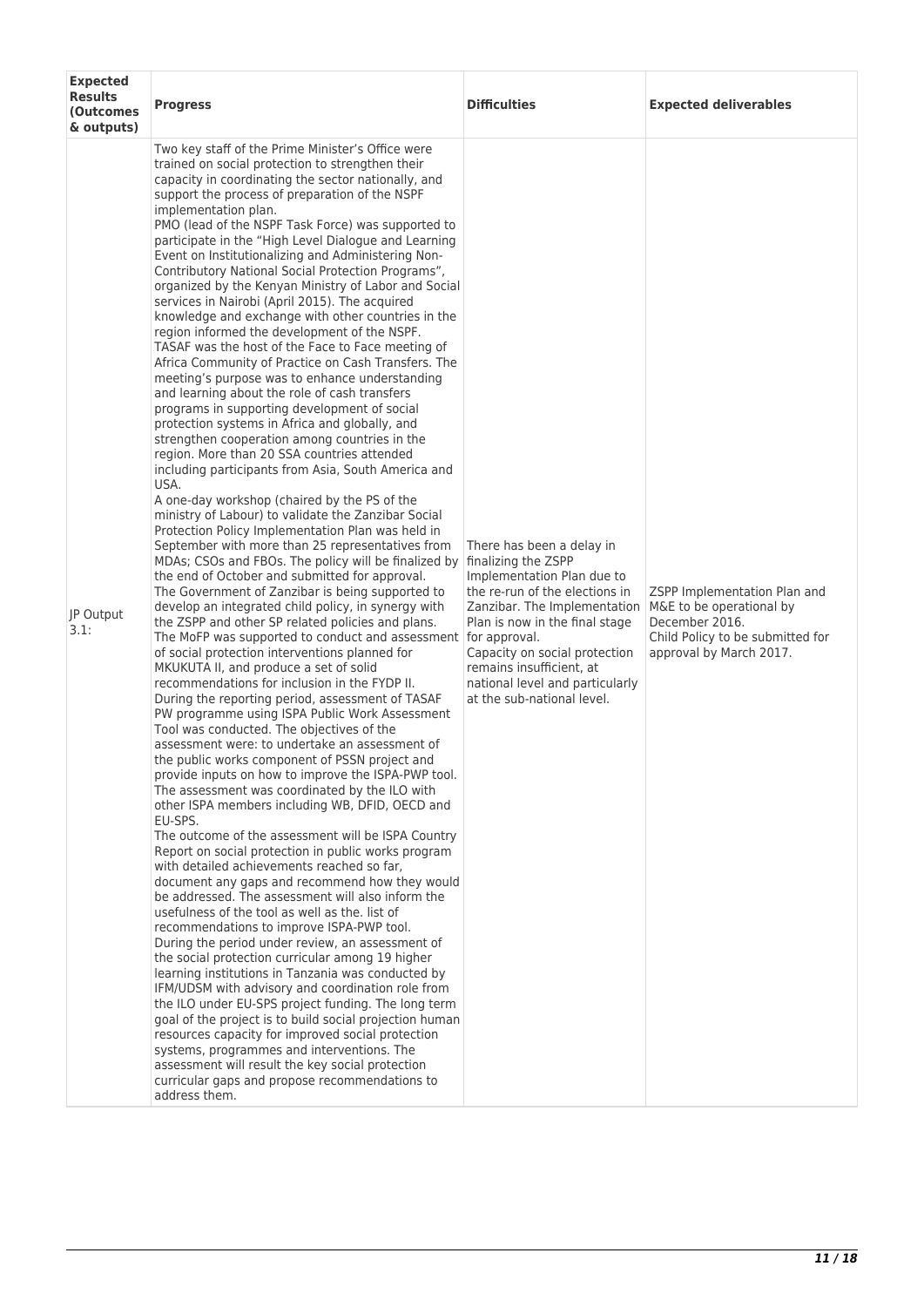| <b>Expected</b><br><b>Results</b><br><b>(Outcomes</b><br>& outputs) | <b>Progress</b>                                                                                                                                                                                                                                                                                                                                                                                                                                                                                                                                                                                                                                                                                                                                                                                                                                                                                                                                                                                                                                                                                                                                                                                                                                                                                                                             | <b>Difficulties</b>                                                                                                                                                                                                                                                                         | <b>Expected deliverables</b>                                                                                                                                                                                                                                                                                                                                                                                           |
|---------------------------------------------------------------------|---------------------------------------------------------------------------------------------------------------------------------------------------------------------------------------------------------------------------------------------------------------------------------------------------------------------------------------------------------------------------------------------------------------------------------------------------------------------------------------------------------------------------------------------------------------------------------------------------------------------------------------------------------------------------------------------------------------------------------------------------------------------------------------------------------------------------------------------------------------------------------------------------------------------------------------------------------------------------------------------------------------------------------------------------------------------------------------------------------------------------------------------------------------------------------------------------------------------------------------------------------------------------------------------------------------------------------------------|---------------------------------------------------------------------------------------------------------------------------------------------------------------------------------------------------------------------------------------------------------------------------------------------|------------------------------------------------------------------------------------------------------------------------------------------------------------------------------------------------------------------------------------------------------------------------------------------------------------------------------------------------------------------------------------------------------------------------|
| JP Output<br>3.2:                                                   | Technical support on drafting Livelihood Framework<br>was provided with a specific focus on mainstreaming<br>gender.<br>A learning visit to resilience building and livelihood<br>projects was conducted for 6 TASAF staff (3 women<br>and 3 men) to facilitate identification of resilience<br>building activities and potentials synergies with<br>UNDP specific interventions.                                                                                                                                                                                                                                                                                                                                                                                                                                                                                                                                                                                                                                                                                                                                                                                                                                                                                                                                                           | The Livelihood Framework has<br>not yet been finalized, which<br>has delayed implementation<br>of resilience building and<br>livelihood activities.                                                                                                                                         | Once the Livelihood Framework<br>has been finalized, technical and<br>financial support will be provided<br>to the development of<br>Implementation Guidelines of the<br>Framework.                                                                                                                                                                                                                                    |
| JP Output 3.3                                                       | Technical support on finalization of Livelihood<br>Framework was provided with a specific focus on<br>mainstreaming gender.<br>The process of recruiting gender consultant to<br>support strengthening gender mainstreaming is on<br>progress.<br>Entrepreneurship and economic empowerment<br>training materials for youth from PSSN beneficiary<br>households have been developed<br>20 trainers from TASAF national team of facilitators<br>have been so that they can roll out entrepreneurship<br>and economic empowerment trainings among the<br>youth.<br>200 youth were trained on entrepreneurship and<br>economic empowerment training which led to<br>business plans development. The PSSN coordinators<br>and trainers in Kibaha will continue to provide<br>technical support, supportive supervision and hands-<br>on-support to ensure youth implement their business the program compared to<br>plans. Youth will also be linked with existing<br>structures such as markets, production, subsides<br>and other private service providers. TASAF (TMU)<br>and ILO will be providing high level technical<br>backstopping to ensure smooth engagement of<br>youth on implementing their business plans.<br>Entrepreneurship and economic empowerment<br>training to more 800 youth will be conducted in the<br>next quarter. | The Livelihood Framework has<br>not yet been finalized, which<br>has delayed implementation<br>of gender sensitive and<br>sustainable livelihood<br>activities.<br>High demand from youth from<br>PSSN beneficiary households<br>requesting to be enrolled in<br>fewer resources available. | Technical and financial support will<br>be provided to the development of<br>gender-sensitive Implementation<br>Guidelines of the Framework.<br>ILO collaborates with UNICEF to<br>design CASH Plus project that<br>targets adolescents and youth<br>(15-24 years) to link them with<br>entrepreneurship and economic<br>empowerment initiatives while<br>integrating with sexual and<br>reproductive health services. |

# Cross-cutting issues

How has the JP addressed during the reporting period (please provide concrete actions):

## 1) The **sustainability** of the JP work. (200 words)

All JP activities have been included in the UNDAP II (2016-2021), hence allows for continued implementation for the coming five years. At the national level, the National Social Protection Framework (NSPF) will be presented to the cabinet for approval. In addition, the national Five Years' Development Plan II (FYDP II 2016-2021) has embedded social protection results. Specific social protection interventions fall under four major areas in the FYDP II: social security (e.g. pensions, health insurance, and unemployment benefits), social assistance for the poor and vulnerable, productive inclusion (e.g. agricultural subsidies, livelihood enhancement) and access to social services by all. On the other hand, the government is committed to entirely take over the cost of PSSN. These efforts ensure the sustainability of the work done by the JP.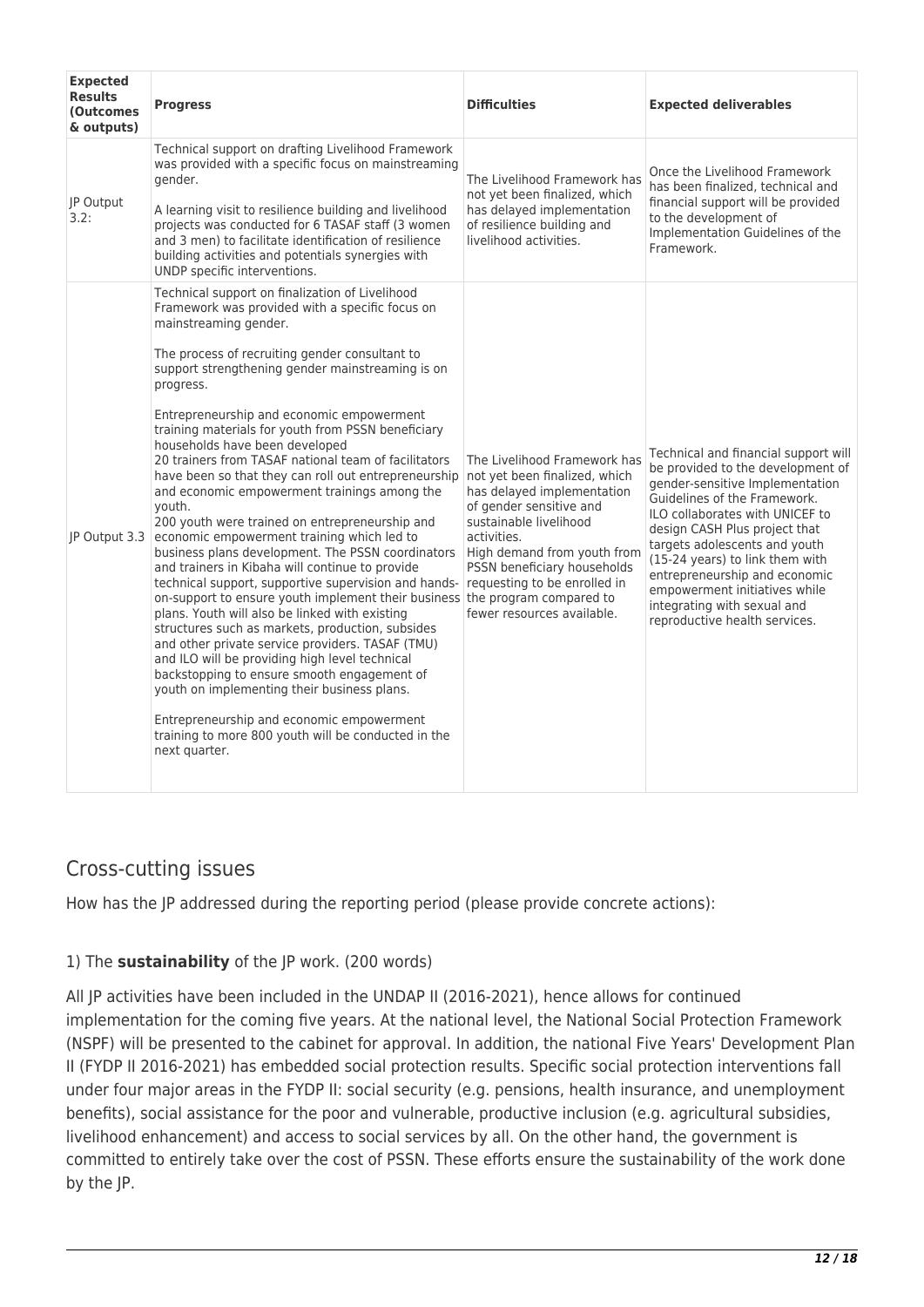## 2) The promotion of **women's empowerment and gender equality.** (200 words)

During the PSSN Joint Review and Implementation Mission (JRIM) in January 2016, it was recommended that a cross cutting task force to be formed which will comprise of representatives from TASAF, relevant sector ministries and DPs who will define the focus on three areas of gender; nutrition; adolescent and youth initiatives. The group had its first meeting on the 29 August, where UN agencies presented an overview of implementation status, gaps and planned activities on gender, nutrition and youth/adolescents.

Specifically, the JP promotes gender equality and women's economic empowerment by providing technical and financial support to strengthen gender mainstreaming into PSSN. For instance, a learning visit to UNDP's interventions on gender-sensitive resilience building and livelihood activities was conducted to facilitate the development of gender-sensitive Livelihood Framework and designing the Implementation Guideline. In addition, a UNDP Gender Focal team is in the process of conducting an in-depth gender assessment of the PSSN and TASAF staff. After identifying gaps and opportunities, a gender equality strategy, action plan as well as tools will be developed to ensure that gender is consistently and systematically integrated into all areas of TASAF and the PSSN.

# 3) The engagement in **public-private partnerships**. (200 words)

Plans are underway to explore the engagement in the next phase and beyond.

# **Communication and Advocacy**

**Has the JP articulated an advocacy & communication actions that helps advance its policy objectives and development outcomes?:**  Yes

## **Please describe communication activities developed as part of the JP. :**

Joint communication activities were conducted in collaboration with TASAF. These include press coverage for the field visits. In addition, efforts are underway to include JP information in the existing DPG website.

# **Please provide concrete gains on how the the JP communication and advocacy efforts have increased awareness on SDGs.:**

The UN Communications Group conducted SDGs awareness sessions to the Members of the Parliament in June. The sessions were facilitated by both the UN Country Team staff and technical staff from the Ministry of Finance and Planning. The trained members of parliament are expected to ensure national budgets,plans and policies integrate the SGDs and also hold the government accountable for the SDGs results.

The same sessions were conducted to the students of Dodoma University to enhance their understanding of the Global Goals.

Photo gallery can be accessed at http://tz.one.un.org/media-centre/photo-gallery

## **JP website URL:**

http://tz.one.un.org/media-centre/photo-gallery

## **JP website URL:**

http://tz.one.un.org/media-centre/photo-gallery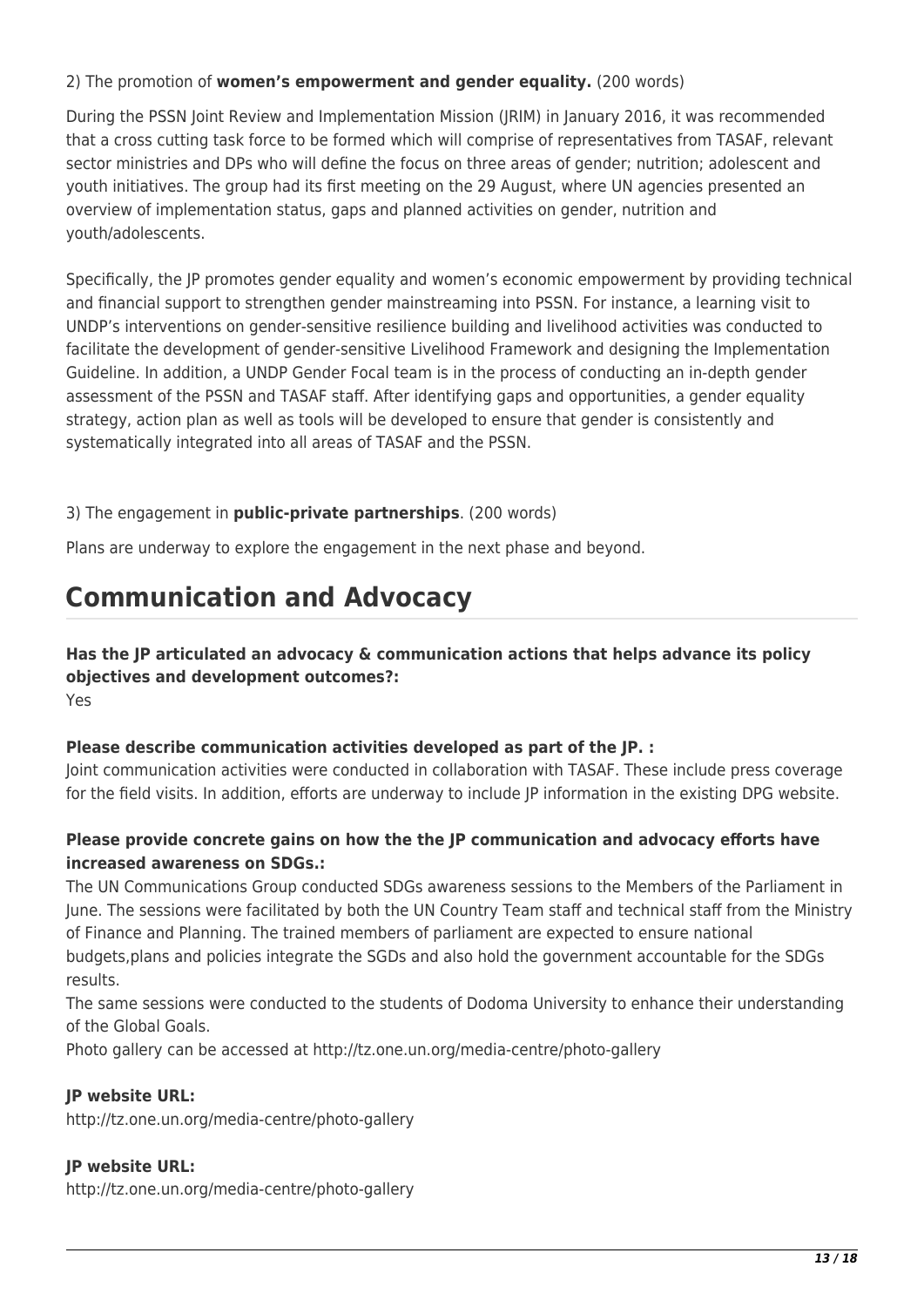## **JP twitter handle:**

@

Other social media channels managed by joint programme (Instagram, Google+, You Tube…):

# One UN Coordination and Delivering as One

The SDG-F is based on the principles of effective development cooperation, inclusion and participation and One UN coordination.

| <b>Actions</b>                                                                                                                       | <b>Description</b>                                                                                                                                                                                                                                                                                                                                                                                                                                                                                                                                                                                                                                                                                                                                                                                                                                                                                                                                                                                                                                                                                                                                                                                                                                                                                                                                                                                                                                                   |
|--------------------------------------------------------------------------------------------------------------------------------------|----------------------------------------------------------------------------------------------------------------------------------------------------------------------------------------------------------------------------------------------------------------------------------------------------------------------------------------------------------------------------------------------------------------------------------------------------------------------------------------------------------------------------------------------------------------------------------------------------------------------------------------------------------------------------------------------------------------------------------------------------------------------------------------------------------------------------------------------------------------------------------------------------------------------------------------------------------------------------------------------------------------------------------------------------------------------------------------------------------------------------------------------------------------------------------------------------------------------------------------------------------------------------------------------------------------------------------------------------------------------------------------------------------------------------------------------------------------------|
| Managerial practices<br>(financial,<br>procurement, etc.)<br>implemented jointly by<br>the UN implementing<br>agencies for SDG-F JPs | Inception Workshop held at the initial phase of the programme to ensure<br>common understanding of reporting procedures among implementing partners.<br>Partners were practically trained on how to use FACE forms used by UNDP,<br>UNICEF and UNFPA for financial reporting, and how to report on results.<br>A joint micro assessment of TASAF as the main implementing partner was<br>conducted and a joint bank account for TASAF was set up.                                                                                                                                                                                                                                                                                                                                                                                                                                                                                                                                                                                                                                                                                                                                                                                                                                                                                                                                                                                                                    |
| Joint analytical work<br>(studies, publications,<br>etc.) undertaken jointly<br>by UN implementing<br>agencies for SDG-F JPs         | A baseline study supported by UNDP is in the final stage. A stakeholder workshop<br>to present key findings of the study will be held in October 2016, and the report<br>will be finalized after incorporating comments from the stakeholders.<br>Collaboration between UNICEF and UNFPA in development of community<br>education package to be used in TASAF community session in 22 LGAs. The<br>process was led by UNICEF.                                                                                                                                                                                                                                                                                                                                                                                                                                                                                                                                                                                                                                                                                                                                                                                                                                                                                                                                                                                                                                        |
| Joint activities<br>undertaken jointly by<br>UN implementing<br>agencies for SDG-F JPs                                               | Within the Development Partners Working Group (DPWG) of the PSSN<br>programme, UN agencies participating in the PSSN programme developed a Joint<br>work plan on Livelihood Enhancement (LE) and shared with the Fundacion<br>Capital who are leading the LE component of the DPWG. Some activities to be<br>implemented by UN agencies include: the 'cash plus' model for safe transitions<br>to a healthy and productive adulthood within the PSSN livelihood enhancement<br>framework; Development and finalization of LE framework including supporting<br>gender mainstreaming in LE interventions; Conduct entrepreneurship Training<br>for youth in Kibaha, Unguja, Bagamoyo, Lindi and Chamwino districts.<br>A joint presentation was also made on the identified cross cutting issues, and<br>how the UN agencies are going to support TASAF in mainstreaming them.<br>ILO collaborates with UNICEF to design CASH Plus project that targets<br>adolescents and youth (15-24 years) to link them with entrepreneurship and<br>economic empowerment initiatives while integrating with sexual and<br>reproductive health services.                                                                                                                                                                                                                                                                                                                          |
| Other, please specify:                                                                                                               | Collaboration between all PUNs to support the review and finalization of the NSPF<br>which is an on-going activity. Collaboration between all PUNs to support TASAF to<br>strengthen the implementation and monitoring of the PSSN.<br>UN RCO, UNICEF, UNDP, ILO and UNFPA participated in the planning of the PSSN<br>Joint Review and Implementation mission from 3 to 14 October January 2016.<br>The mission included field visits to Pemba, Chato, Mkalama, Muheza and Mbarali<br>Districts. The objectives of the mission are to review: the overall implementation<br>performance of the project including assessment of progress towards achieving<br>program development objectives; implementation status after full scale up of the<br>program including the progress in the implementation of the core components of<br>the project (CCT, PWs, and Livelihoods); progress in the institutional capacity and<br>systems development activities (staffing, logistics, training, ICT/MIS, M&E system<br>and planning, URB, payment systems etc.); financial management and<br>disbursement (including assessment of available funding, disbursement<br>projection, and action required) and procurement; safeguards issues; agreed<br>action from the previous missions including studies and evaluations.<br>A mini retreat of the DPs supporting PSSN was held, with maximum attendance<br>and participation of the UN agencies participating in the PSSN |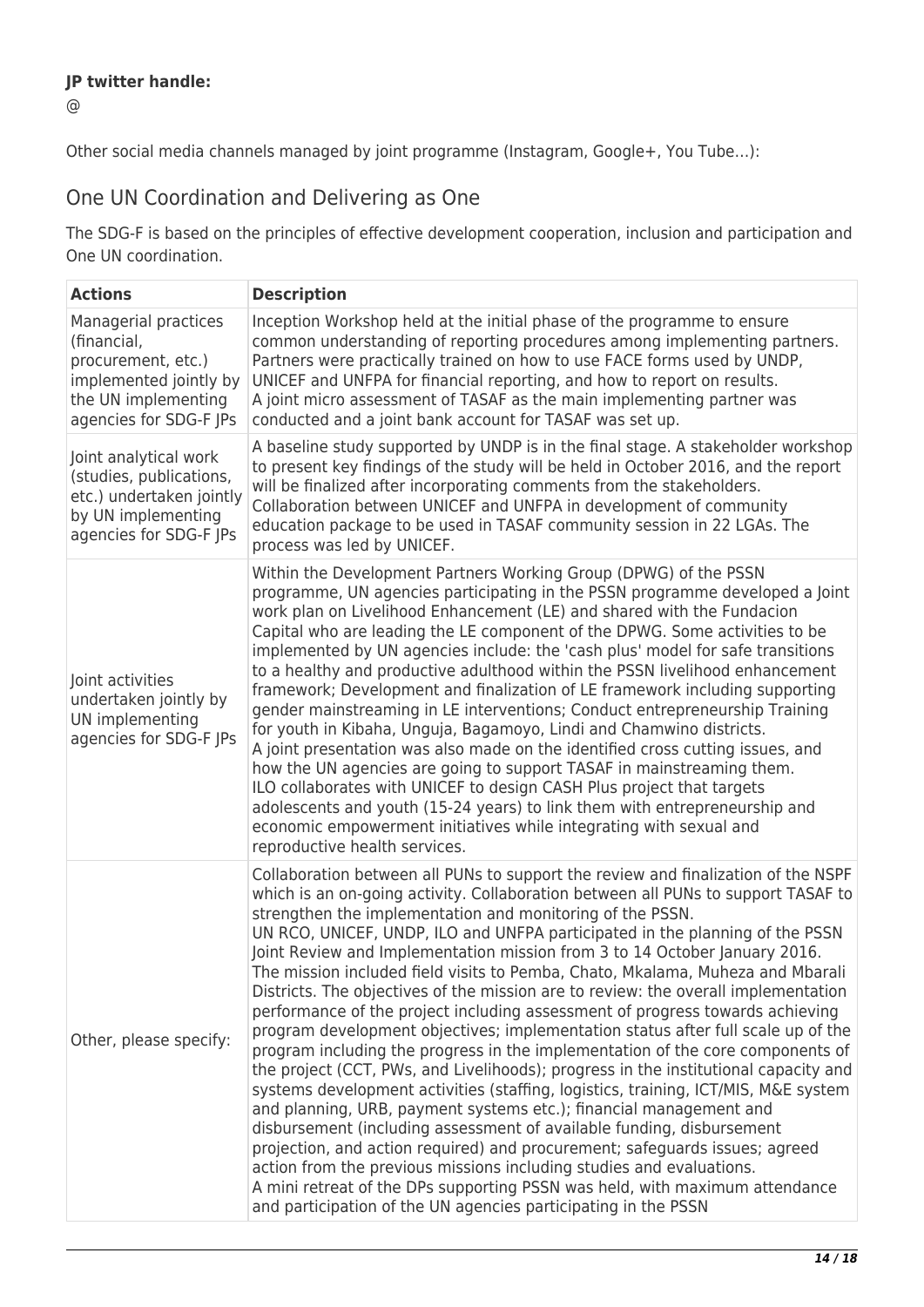### **What types of coordination mechanisms and decisions have been taken to ensure joint delivery? :**

TThrough the coordination of the UN Resident Coordinator's office, monthly meetings have been instituted to ensure coordinated efforts in programme implementation, monitoring and reporting. PSSN DPs' monthly meetings have also been instituted with the same aim.

PSSN Development Partners' Coordination Group has been developed aiming at supporting and ensuring DPs' harmonization in PSSN implementation. All participating UN agencies are members of the group. Guiding principles of management and coordination mechanisms for joint delivery have been developed and anchored in the PSSN Coordination Memorandum of Understanding (MoU). The main objective of the MoU is to harmonize DPs support to the Programme. Specific responsibilities of the DPs coordination group include: provision of coordinated technical and financial support to the project implementation entity, TASAF; coordinating partners' engagement in the preparations of joint implementation review missions; and harmonizing reporting requirements including regular monitoring reports, evaluations and audits so as to reduce transaction costs specifically of TASAF. All participating UN agencies, and the RC are signatories of the Coordination MoU which they were fully engaged in its drafting.

# National Ownership: Paris, Accra and Busan Commitments

The SDG-F strengthens the UN system's ability to deliver results in an integrated and multi-dimensional manner by supporting the Joint Programme modality and by bringing together United Nations Agencies and national counterparts in a collective effort to ensure ownership and sustainability of results of JPs and advance towards the SDGs.

| <b>Partners</b>                            | Involvement *  | <b>Type of</b><br>involvement | <b>Examples</b>                                                                                                                                                                                                                                                                                                                                                                                                                                                                                                           |
|--------------------------------------------|----------------|-------------------------------|---------------------------------------------------------------------------------------------------------------------------------------------------------------------------------------------------------------------------------------------------------------------------------------------------------------------------------------------------------------------------------------------------------------------------------------------------------------------------------------------------------------------------|
| Government<br>(specify)<br>national/local) | Fully involved | Policy-decision<br>making     | The government is leading in laying out strong<br>foundations for an inclusive and integrated social<br>protection system in the country including the<br>finalization of the NSPF which was given a go ahead<br>by the Chief Secretary to be presented to the<br>cabinet for approval.                                                                                                                                                                                                                                   |
| <b>Private Sector</b>                      | Not involved   |                               | No direct engagement during the period under<br>review.                                                                                                                                                                                                                                                                                                                                                                                                                                                                   |
| Civil Society                              | Fully involved | Service Provision             | Social Security Regulatory Authority (SSRA) have<br>been engaged with the Social Protection Working<br>Group. The SSRA is working with government and<br>other partners including partners implementing the<br>PSSN programme. They are focused on<br>operationalization of the National Social Security<br>Policy, the development and implementation of the<br>Strategy for Extension of Social Security Coverage<br>(2014 - 2019) and the design of Universal Old Age<br>Pension and Disabled Social Assistance Scheme |
| Academia                                   | Fully involved | Service Provision             | UN agencies (UNICEF) engaged with REPOA in<br>carrying out assessment studies on cash plus. ILO is<br>working with the Vocational Educational and<br>Training Authority (VETA) in building<br>entrepreneurship capacities for young people.                                                                                                                                                                                                                                                                               |

\* Implementation of activities and the delivery of outputs

**Please briefly describe the current situation of the government, private sector and civil society on regards of ownership, align:**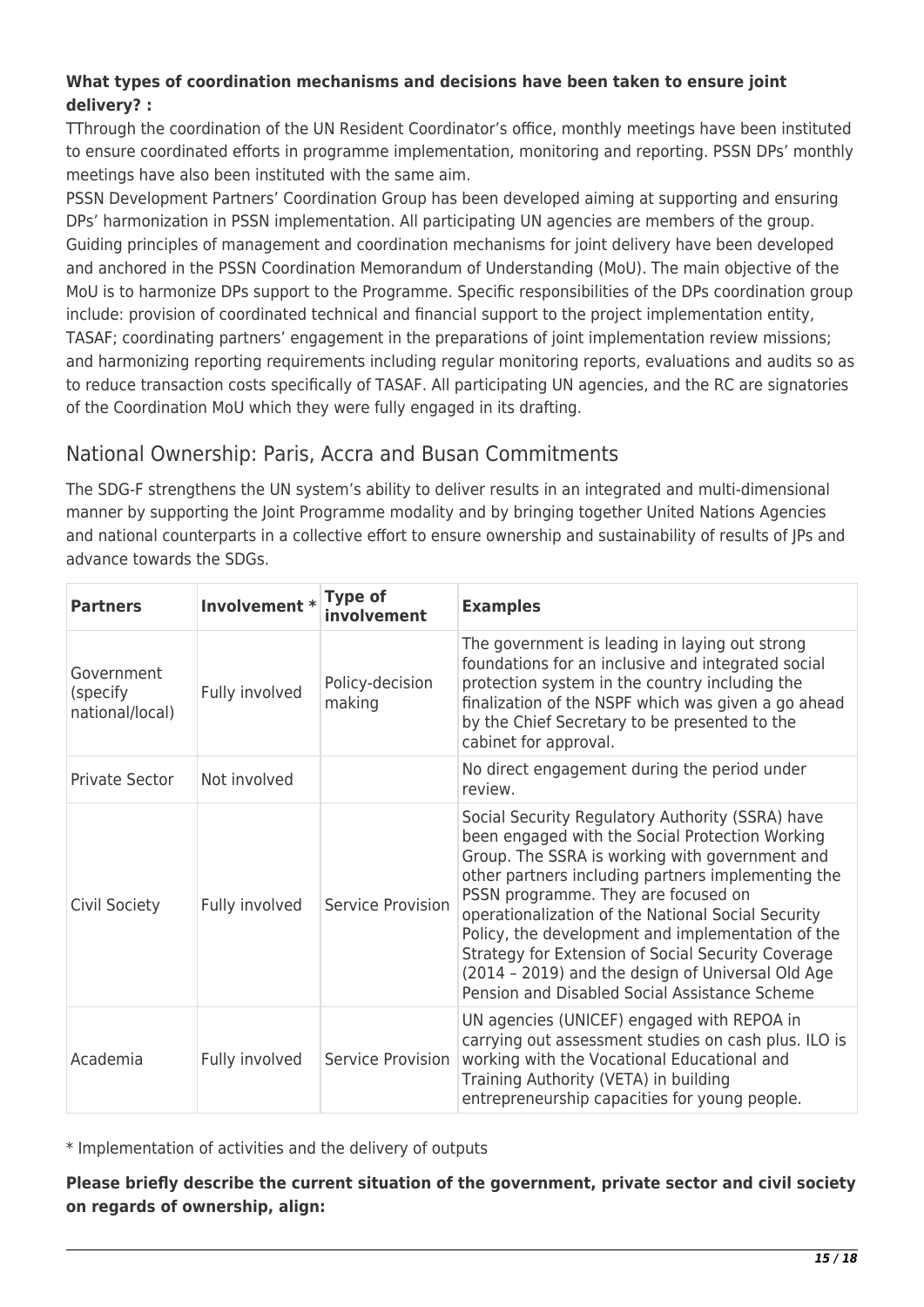The Government of Tanzania in its efforts to eradicate extreme poverty is committed to ensure the programme is timely implemented. The Government through the Ministry of Finance and Planning spearheaded the review of the NSPF by organizing three stakeholder meetings to review the draft framework and kept on refining for endorsement.

The PSSN project which is implemented by TASAF has so far benefitted 1.1 million households in 161 PAAs, both in the Mainland and 2 PAAs in Zanzibar. The project, which at this initial stage focused at providing steady income to extremely poor households, has enabled such families to have food security and access to education and health services for their children. The programme has proven beneficial and sustainable in many areas and it is in line with the Government's commitment towards economic growth and poverty alleviation as stipulated in the FYDP II and Tanzania Development Vision 2025.

Civil society organizations are mainly engaged as implementing partners, they participate and contribute to the overall national social protection platform.

### **Please briefly provide an overall assessment of the governance and managerial structures :**

The JP is managed by the government of Tanzania through the Ministry of Finance and Planning (MoFP), Poverty Eradication Division, and implemented mostly through TASAF. The Steering Committee (SC) of the PSSN JP is Co-chaired by the Permanent Secretary, MoFP and the UN Resident Coordinator. Other stakeholders from sector ministries and development partners' representatives also participate in the meeting. The structure provides an open dialogue among key stakeholders to discuss and make major decisions on policy issues and approval of Annual Work Plans and Budgets.

Within the UNDAP II governance structure, UNICEF continues leading the Social Protection Outcome Working Group, a forum Co-chaired by UNICEF Representative and Permanent Secretary, MoFP. At this level major social protection issues beyond the PSSN JP are discussed and decisions made, including budget allocations.

The RC has been in the fore front in advocating for increased support to programmes that target the most vulnerable groups at sub-national level. Through his office, functional coordination mechanism has been instituted with the participating UN agencies to ensure quality and coherent programme delivery. The inception workshop was organized at the initial stage of the programme provided an important learning opportunity for partners to understand required procedures for quality reporting. In addition, the RC Office communication team provided quality publicity support of the JP and raising public awareness of the SDGs. The signed coordination MoU will foster collaboration and facilitates constructive policy dialogue on the future sustainability of the program and will enhance a joined technical support for the effective implementation of the program.

# **VI. Joint Programme contribution to the SDGs**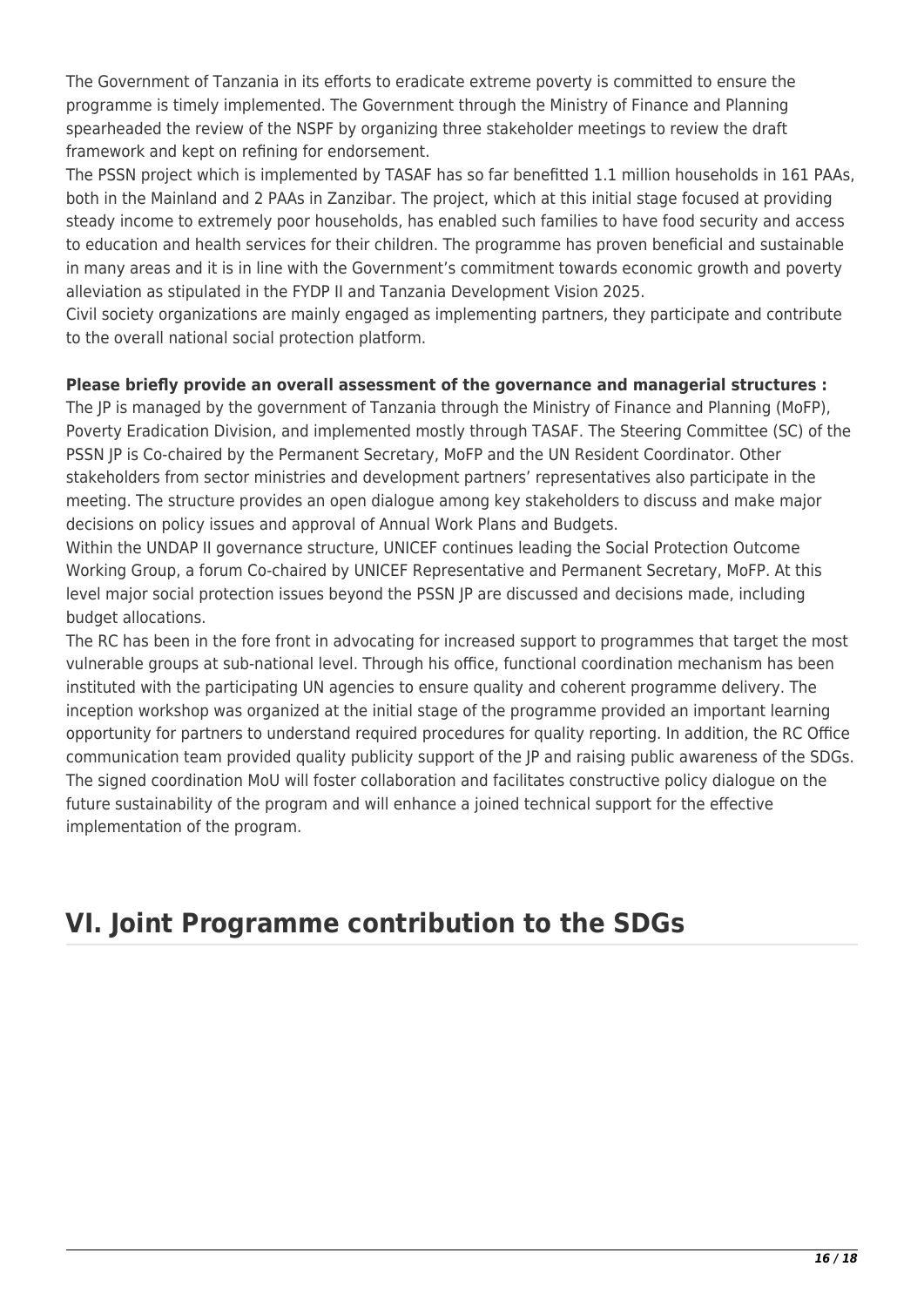| <b>SDG</b><br>#     | <b>JP Contribution</b>                                                                                                                                                                                                                                                                                                                                                                                                                                                                                                                                                                                                                                                                                                                                                                                                                                                                                                                                                                                                                                                                                                                                                                                                                                                                                                                                                                                                                                                                                                                                                                                                                                                                                                             |
|---------------------|------------------------------------------------------------------------------------------------------------------------------------------------------------------------------------------------------------------------------------------------------------------------------------------------------------------------------------------------------------------------------------------------------------------------------------------------------------------------------------------------------------------------------------------------------------------------------------------------------------------------------------------------------------------------------------------------------------------------------------------------------------------------------------------------------------------------------------------------------------------------------------------------------------------------------------------------------------------------------------------------------------------------------------------------------------------------------------------------------------------------------------------------------------------------------------------------------------------------------------------------------------------------------------------------------------------------------------------------------------------------------------------------------------------------------------------------------------------------------------------------------------------------------------------------------------------------------------------------------------------------------------------------------------------------------------------------------------------------------------|
| Goal<br>$\mathbf 1$ | Target 1.5<br>The JP provides technical and financial support to Tanzania's Productive Social Safety Nets, which<br>enables poor households to increase incomes and opportunities while improving consumption. By<br>strengthening the PSSN implementation and monitoring structures and frameworks, the JP<br>contributes to improve the delivery of services to the most vulnerable households.<br>The JP contributes to build the resilience of the poor and vulnerable to climate-related extreme<br>events and other economic, social and environmental shocks and disasters by supporting the<br>identification and piloting of resilience building and livelihood interventions.<br>Training was provided to the implementing partners on nationally defined Social Protection Floor<br>(SPF, as per target 1.3). This contributes to the capacity building of these institutions on social<br>protection and to the extension of access to social benefits and services.                                                                                                                                                                                                                                                                                                                                                                                                                                                                                                                                                                                                                                                                                                                                                   |
| Goal<br>5           | Target 5.1 & 5a<br>The JP promotes gender equality and women's economic empowerment by strengthening<br>women's skills and self-esteem and enhancing their access to finance and technology.<br>Women beneficiaries of the Conditional Cash transfer programme have shown positive change in<br>improving their welfare and those of immediate family members and engage confidently in village<br>development activities and processes.<br>Training on youth entrepreneurship including adolescents and young women was provided by the<br>participating UN agency, so as to build the economic resilience and improve the livelihood of this<br>group.<br>The JP promotes gender equality and women's economic empowerment by strengthening<br>women's skills and self-esteem and enhancing their access to finance and technology. In addition,<br>the JP ensures that women receive the cash transfer on behalf of the household, at least 40 % of<br>public works programme beneficiaries are women, offers women flexible working hours for the<br>public works programme and collect sex disaggregated data.<br>A learning visit to UN agency's interventions on gender-sensitive resilience building and livelihood<br>activities was conducted to enable TASAF to leverage on experiences to further develop the<br>Livelihood Framework and design the Implementation Guideline. In addition, a UN (led by UNDP)<br>Gender Focal team is in the process of conducting a gender assessment of TASAF and the PSSN to<br>identify gaps and opportunities in capacity development and gender-responsiveness of activities<br>of PSSN as well as in developing a gender equality strategy and action plan for TASAF and PSSN. |
| Goal<br>3           | Targets 3.3 & 3.7<br>Technical and Financial support from JP enables poor households to increase income. In so doing,<br>poor households are able to pay for health insurance; Community Health Fund (CHF) which allows<br>them to access health services without pay per year and therefore promoting health lives and<br>well-being. In addition, the support enables young girls attend school. Their knowledge on<br>diseases awareness increases, therefore protecting them from early sexual debut, early<br>marriages, early pregnancies and sexual transmitted diseases including HIV and AIDS                                                                                                                                                                                                                                                                                                                                                                                                                                                                                                                                                                                                                                                                                                                                                                                                                                                                                                                                                                                                                                                                                                                             |

# **VII. Additional Information**

## **Additional Comments:**

The UN agencies participating in the PSSN Joint Programme are now strategically positioned to mainstream gender; nutrition; and youth/adolescence in the programme. This was agreed by all partners after the review mission held in January, 2016. This includes building TASAF capacities to ensure the sustainability of the mainstreaming of the identified CC issues in all components of the programme. Technical and financial support is highly required to ensure this is done in a timely and quality manner. UN agencies